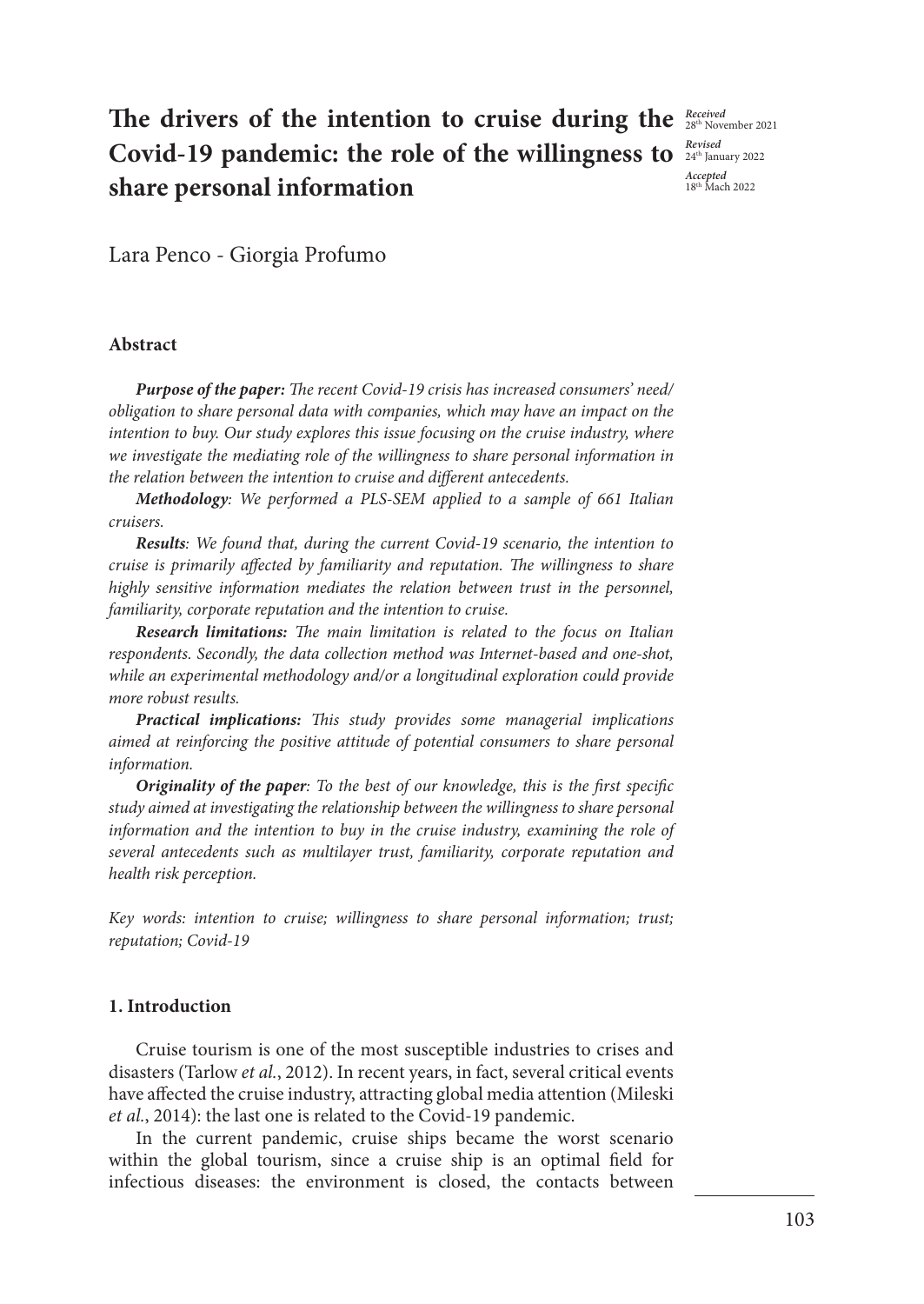# sinergie italian journal of manag

Vol. 40, Issue 1, 2022

cruisers (coming from many countries) are very high and the crew is often transferred between ships (Gössling *et al.*, 2020). That's why the CDC (U.S. Department of Health and Human Services Centers for Disease Control and Prevention) director issued a No Sail Order for cruise ships effective from March 14, 2020, which started a long period of cessation of activities for the cruise industry.

The first cruise ship to set sail after the pandemic on August 16, 2020, was *MSC Grandiosa*, in Italy. During the 2020 summer, cruise lines created "bubble" holidays, imposing swabs for all passengers before departure and creating bubbles on the mainland to avoid contagions, but with the increase of contagions during the late autumn and winter of 2020, cruises were stopped again and the companies were forced to postpone the scheduled departures.

In Italy, thanks to the vaccination campaign, cruises restarted in March 2021, before other countries. The security protocols applied by the cruise lines are, however, severe. In fact, in order to ensure the safety of passengers and crew, passengers are asked for a Covid-19 vaccine certification or proof of a negative antigenic test made 48 hours before boarding (if they do not possess a vaccine certificate). Moreover, all the guests must have a Covid-19 test before boarding, followed by others mid-cruise. Notwithstanding the vaccine certification is not mandatory, the vaccine passport allows for a significant improvement in the cruise experience (e.g. excursions). International companies, such as Royal Caribbean International and Norwegian Cruise Line, stated that guests must have completed the vaccination course at least 14 days before joining a cruise, so the green pass resulting from a test or healing is not enough. An antigen test at boarding is also requested by both companies for vaccinated people and people are asked to declare their medical state and their previous contacts, together with their medical symptoms.

The sector's plans of recovery have been postponed to after the autumn 2021, because the virus variant Omicron has also spread quickly in Europe and the winter schedule has changed. In the Italian market, the ships have continued to operate in the Mediterranean, in the United Arab Emirates (Expo Dubai) and in Saudi Arabia, albeit with a modified itinerary due to the impossibility of visiting Egypt and Jordan. The decision of the US has been even more severe: the US CDC has raised the alert level from 3 to 4, recommending to avoid cruises despite the vaccination requirement for boarding. However, cruise companies are waiting to overcome the current impasse of a couple of months, hoping that Omicron will actually evolve into the form of a "simple flu" for those who added the booster (third dose) to the vaccination cycle. For the summer 2022, no changes in scheduling have been announced and cruise companies are oriented to a full recovery. For instance, in Italy, 5.98 million passengers are expected to be handled in Italian ports during 2022 (+ 118% on 2021) (Italian Cruise Day, 2021). This confidence in the future is also demonstrated by the confirmation of the industrial investment plans in new ships.

However, the recovery of the cruise industry is strictly connected to the observance of strict procedures and protocols, whose implementation requires, among others, the traceability of information related to health and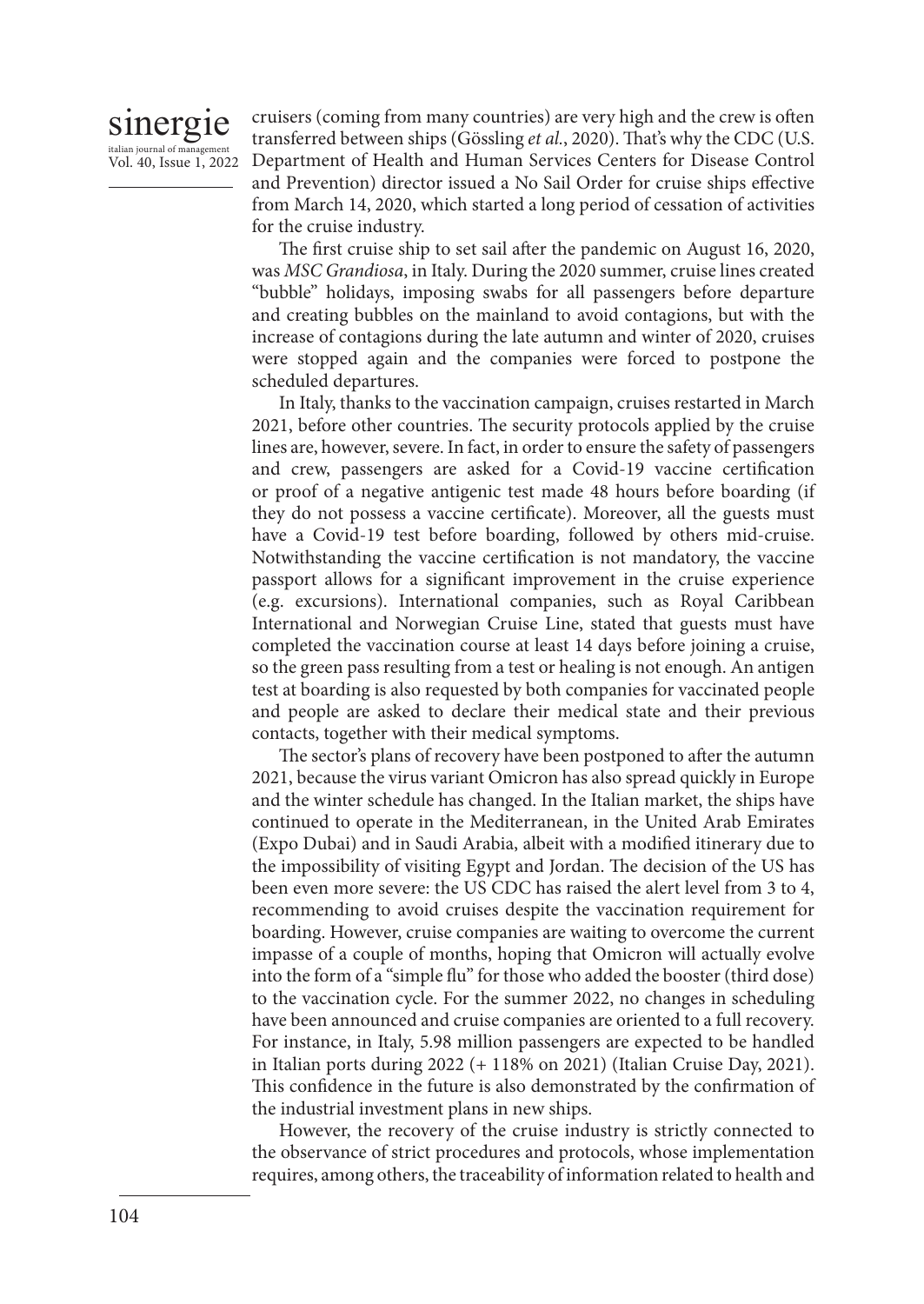personal contacts of cruisers. Hence, in this new post-Covid-19 scenario, Lara Penco Giorgia Profumo cruisers are asked to provide a bundle of personal information in order  $\frac{1}{16}$  the drivers of the intention to participate in the cruise experience. The recent Covid-19 crisis seems in this sense to have overturned the information flow: together with the information released by cruise companies related to security management issues, the need/obligation to share data with companies also emerged from the consumer side. The sharing of info is not only *ex ante,* but also during the holiday in order to create "bubbles" and participate in onshore and offshore activities.

The release of information from the consumer side has, however, stressed the importance of personal data privacy and of consumers' willingness to share personal health information. In some cases, sharing personal data can threaten one's privacy, especially in the case of personal health data. Despite the privacy concerns, some consumers still choose to disclose their sensitive information, particularly when they perceive tangible benefits of information exchange (Zaheer and Trkman, 2017). In this case, the benefit is the possibility to cruise again. Therefore, the willingness to share personal data may be an important factor that could influence the intention to take a cruise in the future.

Crisis literature has already highlighted that consumer intention to take a cruise may be affected by different factors (Penco *et al.*, 2019), such as familiarity, social motivation, loyalty (Petrick *et al.*, 2012), corporate reputation, corporate responsibility (Penco *et al.*, 2019) or trust (Castaldo *et al.*, 2021). The Covid-19 pandemic seems, however, to have stressed the importance of another factor: the willingness to share personal information.

Therefore, taking the current Covid-19 situation into account, this study aims to answer the following questions: *Which factors have a greater influence on the intention to cruise in this pandemic period? Is consumers' willingness to share personal information in this pandemic period influencing the intention to cruise?* 

In this vein, based on crisis management and marketing literature, the present paper tries to investigate how a critical event could influence consumer intention to take a cruise in the future and, in particular, whether there are specific variables (multilevel trust, prior corporate reputation, health risk and familiarity) that may influence the likelihood of such an event to impact consumer intention to cruise. Moreover, considering the increasing importance of personal data sharing, the paper is also aimed at analysing the mediating role of consumers' willingness to share information between such variables and the intention to cruise. Despite the emerging importance of this topic, we are aware of no previous studies focusing on how, in a critical event, the willingness to share information may affect consumers' intention to buy.

This empirical research is based on the development of a structured questionnaire submitted to an online panel of cruisers, completed by some personal interviews with expert cruisers, in order to understand the validity of the constructs used in the study. Overall, 661 cruiser opinions have been used to test the research hypotheses. In seeking to focus on the aforementioned issues, the present study contributes to extant academic literature in several ways. The study adds empirical evidence to previous

Covid-19 pandemic: the role of the willingness to share personal information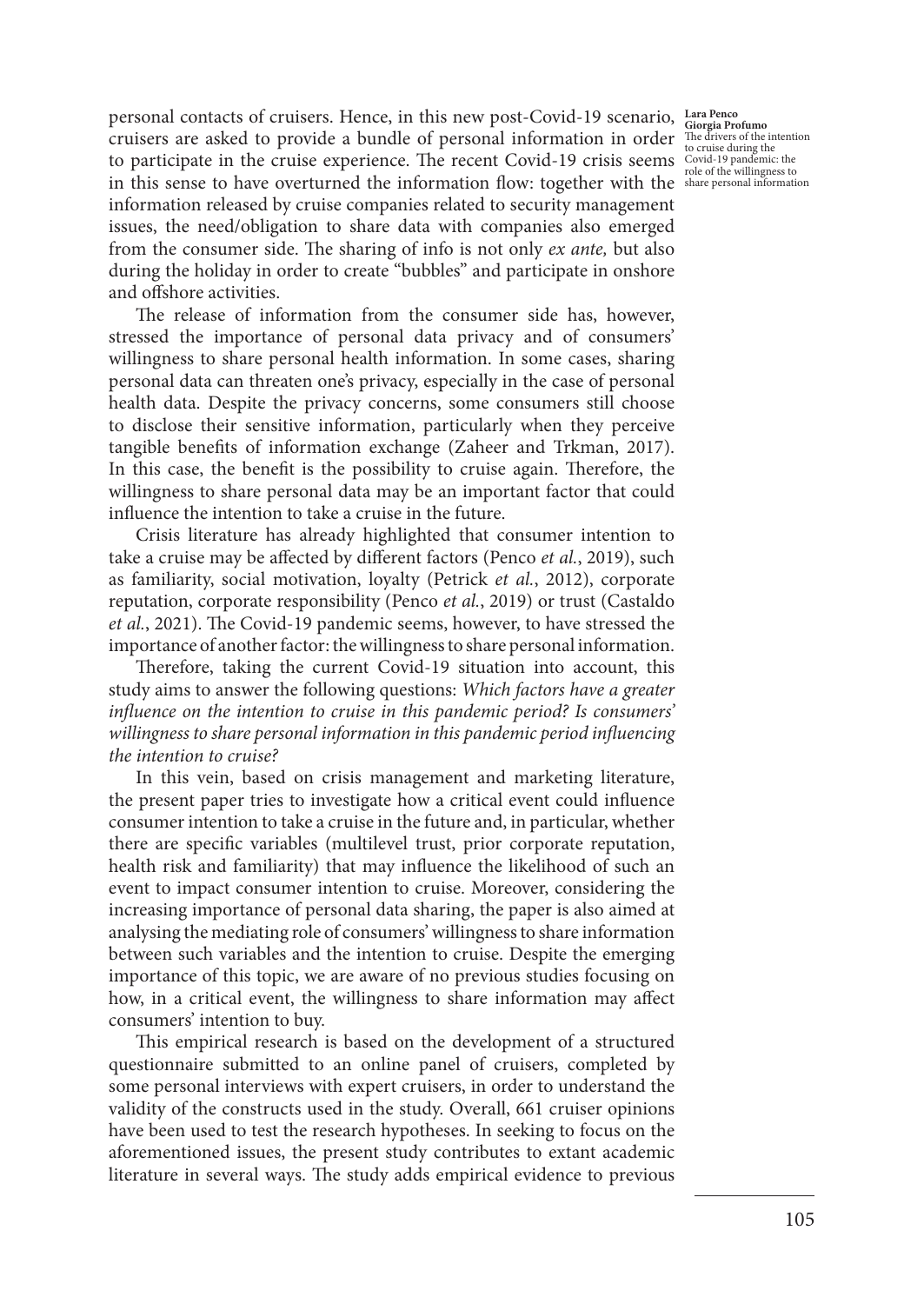

italian journal of management<br>Vol. 40, Issue 1, 2022 to cruise - multilayer trust, previous corporate reputation, familiarity and literature on crisis and management literature, focusing on some factors that may affect the likelihood of a critical event to influence the intention health risk - together with the mediating role of consumers' willingness to share personal information. Secondly, it advances tourism management literature by exploring the impact of a peculiar aspect of the Covid-19 crisis - the necessity to release personal health information - on the intention to cruise.

> The study also presents several managerial implications. It highlights and analyses the factors that cruise line managers should consider when dealing with the willingness to share information, which in turn may have an impact on consumers' intention to take a cruise in the future. Moreover, it highlights the role of corporate reputation management and multilayer trust in dealing with such negative situations.

> The remainder of this paper is organized as follows. The second section addresses the extant literature on the factors that may influence the intention to cruise during the current pandemic, providing the theoretical framework and developing the research hypotheses. Section 3 explains the research design and method. Section 4 describes the major empirical findings and discusses the outcomes. Section 5 presents the conclusions, together with academic and practical implications.

## **2. Literature review**

The Covid-19 pandemic has deeply impacted the cruise industry, affecting millions of passengers and people employed directly or indirectly in the industry. After several cruise ships presented confirmed Covid-19 cases onboard, and after the many deaths on the *Diamond Princess* cruise ship moored in Yokohama Bay (Mallapaty, 2020), the industry remained blocked for many months. This was mainly due to the closed environment and numerous interactions between cruisers and crew members that led to crowding problems and the difficulty in maintaining social distancing, which in turn increased the level of health risk.

Given the pandemic's devastating impact on the cruise industry, it is important to understand the factors that may have an influence on the intention to take a cruise in the future. The Covid-19 pandemic is not the first shock event that has impacted the industry: attention towards risky events has in fact become an imperative (Mileski *et al.*, 2014), as they could reduce cruisers'intention to take a cruise in the future.

In this context, crisis management literature has already highlighted that consumer intention to take a cruise after or during a crisis may be affected by different factors, such as personal emotions such as anger, empathy and sadness (Penco *et al.*, 2019), familiarity, social motivations (Hung and Petrick, 2011), loyalty (Petrick *et al.*, 2012), corporate reputation, and selfconfidence (Valencia and Crouch, 2008). In the Covid-19 scenario, health risk perceptions and trust in the cruise company have also been reported as important drivers of intention to cruise (Castaldo *et al.*, 2021). Another factor is connected to the fear of contracting Covid-19 (Radic *et al.*, 2021).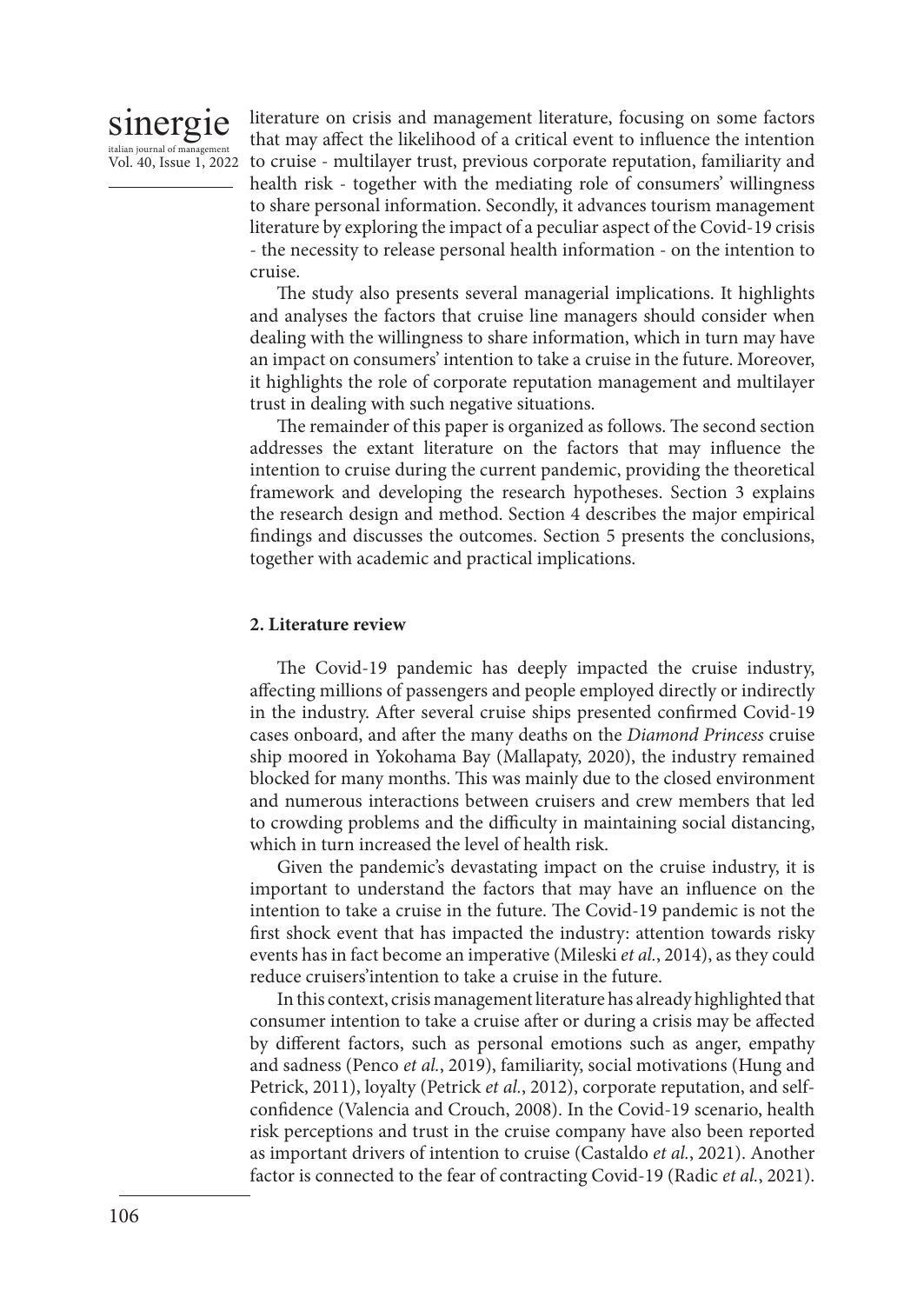**Lara Penco Giorgia Profumo**  The drivers of the intention to cruise during the Covid-19 pandemic: the role of the willingness to share personal information

Cruise scholarship has devoted considerable attention to examining such drivers, also in the Covid-19 era; however, there is a notable paucity of research on the role of the willingness to share information in influencing the intention to take a cruise. Because in the restart of the operations the need to share health personal data with cruise companies has emerged from the consumer side, it is critical to also include among the drivers the willingness to share information.

The study of all these factors allows cruise operators to better adapt their communication strategies and contribute to the implementation of risk management plans on cruise ships (Le and Arcodia, 2018). On the cruise companies' side, in fact, the Covid-19 pandemic has led to the development of risk management policies and measures for guaranteeing the sustainability of cruise tourism. The main risk management measures include the port country's epidemic prevention capacity, the analysis of the potential disease transmission, the design and construction of cruise ships, and characteristics of cruise tourism activities (Li *et al.*, 2021).

## *2.1 Trust*

Trust is a complex and multilayer concept that intervenes at different levels: (1) the individual level, such as trust inclination (Martin, 2018); (2) the company level, such as trust in the retailer (Aguirre *et al.*, 2015); trust in the community of sellers (Pavlou and Gefen, 2004); trust in the intermediary (Gefen and Pavlou, 2012), or trust in third parties (McCole *et al.*, 2010); as well as (3) at the societal level, such as trust in the Internet (Belanche *et al.*, 2014); general institutional trust (Kehr *et al.*, 2015) or country-specific trust (Grosso *et al.*, 2020). Trust owns a crucial role in situations characterized by uncertainty where risk dominates. In these contexts, trust plays an essential role in absorbing risk and, consequently, minimizing the level of uncertainty (Luhman, 1979; Mishra, 1996).

Trust is a mitigating force capable of generating certainty even in situations characterized by risk. Trust can therefore contain the level of risk that the uncertainty associated with a given situation raises: it is an attitude that allows making a decision under a risk condition (Luhman, 1979). Specifically, trust implies replacing an external risk that may be difficult to manage (such as the health risk linked to Covid-19) with a relational risk, which is more intellectually manageable.

There is much evidence on the positive relationship between trust and behavioural intentions (Singh and Sirdeshmukh, 2000). Specifically, the researchers found that the role of trust is fundamental in service sectors, such as tourism and, above all, in the world of cruises (Forgas-Coll *et al.*, 2014; Wu *et al.*, 2018). Trust makes it possible to contain the perceived risk in these sectors and to stimulate consumers' purchasing intentions (Castaldo, 2007; Castaldo *et al.*, 2021; Laroche *et al.*, 2004); consequently, trust is a determining component in the preservation of the relationship between the company and customers.

We, therefore, considered the trust construct as one of the elements that can lead consumers to contain the perception of risk and vulnerability that the Covid-19 pandemic has brought with it.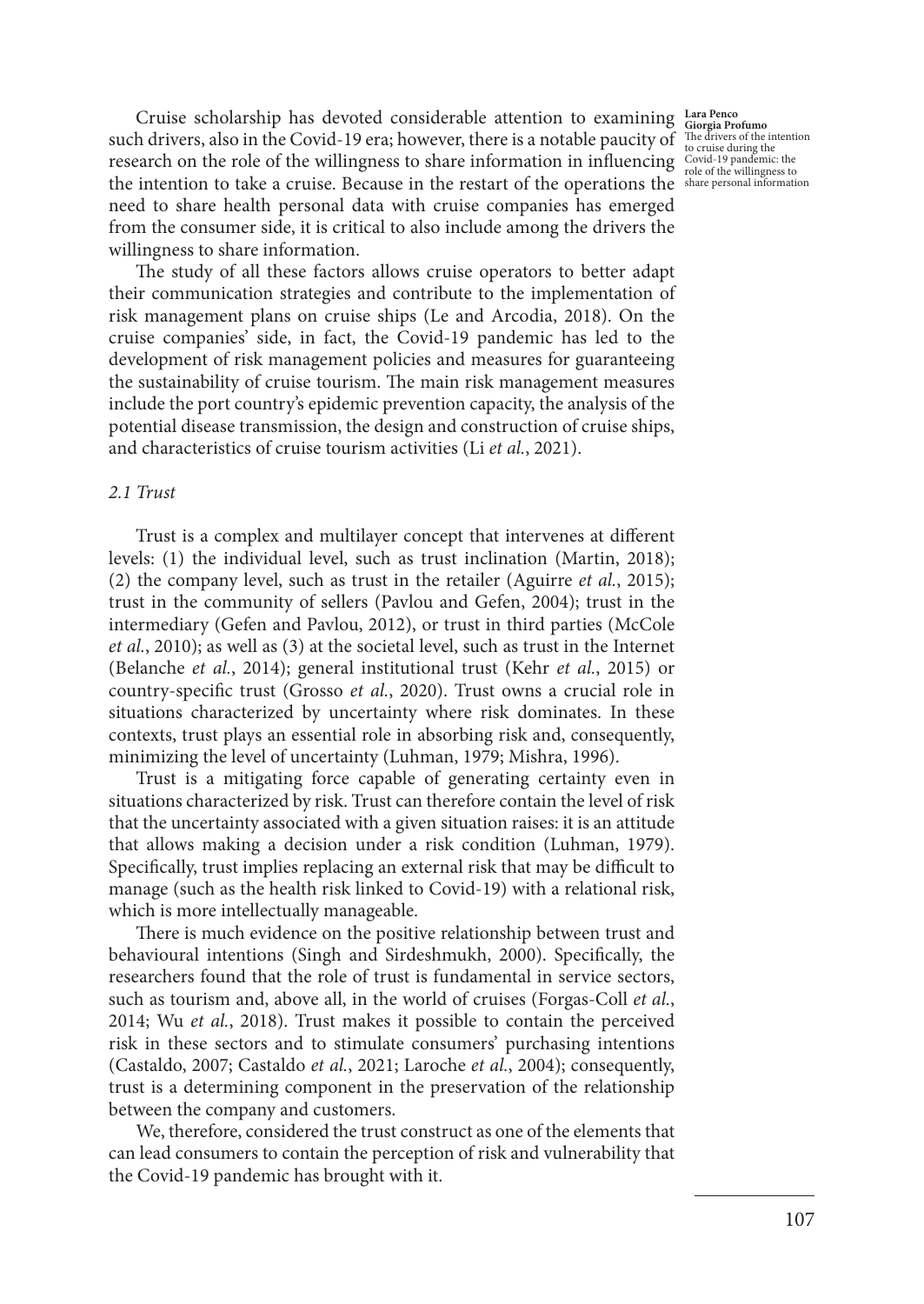

Vol. 40, Issue 1, 2022

More specifically, following a multidimensional concept of trust, we assume that the level of trust addressed to a specific cruise company, to its personnel, and to the cruise industry as a whole, can play an active role in "absorbing" the perceived risks deriving from potential crowding situations and the desire for greater health safety, thus supporting consumers' intention to cruise again.

*H1a: During a health crisis, such as Covid-19, consumers' trust in the cruise industry enhances the intention to cruise*

*H1b: During a health crisis, such as Covid-19, consumers' trust in the cruise company enhances the intention to cruise*

*H1c: During a health crisis, such as Covid-19, consumers' trust in the personnel of the cruise company enhances the intention to cruise*

# *2.2 Familiarity*

In general terms, familiarity refers to previous experience that creates a relatively stable cognitive structure and carries the expectation of possible situations and results in subsequent contact with someone or the use of something (Chen *et al.*, 2019; Kaptein *et al.*, 2013). Familiarity is a concept referring to one's previous associations, connections, and knowledge, which is closely related to trust (Komiak and Benbasat, 2006). Familiarity, allowing customers to accumulate knowledge and experience, reduces the uncertainty of expectation through the increased understanding of what has happened in the past (Luhmann 1979).

The familiarity construct (Alba and Hutchinson, 1987) has already been explored in the marketing domain (Graeff, 2007; Lin, 2013). In particular, familiarity is considered a driver that affects consumers' decision-making processes (e.g. Ha and Perks, 2005; Komiak and Benbasat, 2006; Milman and Pizam, 1995).

In particular, the literature has explored the relationship between familiarity and behavioural intention, finding that familiarity with a brand creates a positive attitude toward the brand itself. It reinforces the behavioural intentions (i.e. repurchase and word-of-mouth intentions), especially if the perception of the product/service performance is high (Söderlund, 2002). In other words, the more familiar consumers are with a specific brand, the more they tend to develop positive attitudes toward that brand.

Only limited studies have addressed the impact of familiarity in the tourism and hospitality domain (Park *et al.*, 2019) and they analysed, in particular, the familiarity with a destination (Fridgen, 1987; Hahm and Severt, 2018; Milman and Pizam, 1995). In cruise tourism, Milman and Pizam (1995) suggested that travel experience is linked to familiarity so that when familiarity increases, customer expertise tends to increase as well. During a crisis in particular, familiarity with a well-known brand is presumed to have positive effects in terms of the reduction of uncertainty (Ryschka *et al.*, 2016) and a strong brand reduces adverse public perceptions. The role of familiarity in the Covid-19 pandemic has been studied in terms of impact on intention to cruise (Castaldo *et al.*, 2021;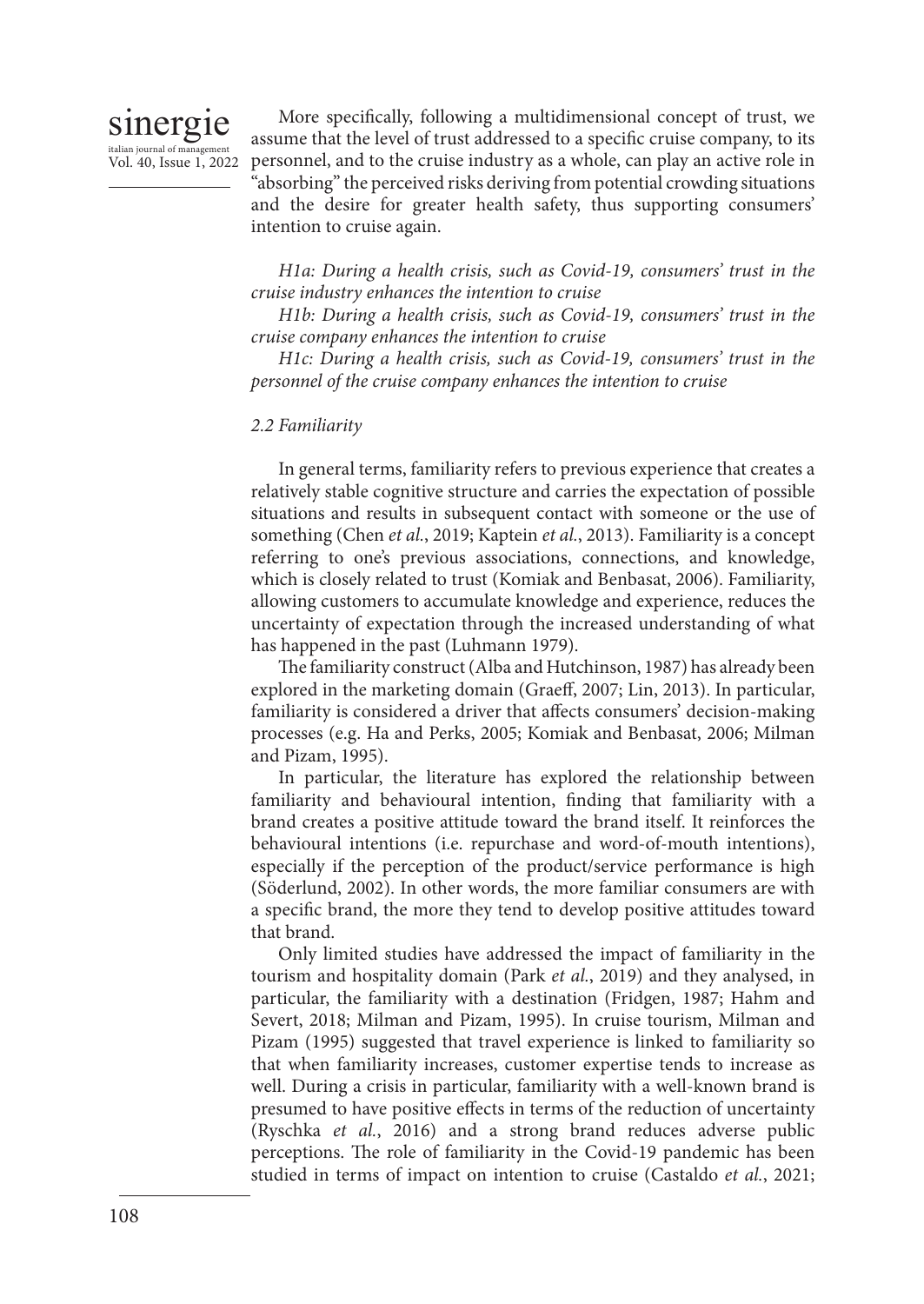Roth-Cohen and Lahav, 2021): in crisis situations, high levels of familiarity **Lara Penco**  with the cruise experience or a certain brand help decrease the perception of risk, enhancing a positive attitude toward cruises and, consequently, the  $\frac{\text{Covid-19}}{\text{pole of the will increase to}}$ intention to cruise.

**Giorgia Profumo**  The drivers of the intention to cruise during the role of the willingness to share personal information

*H2: During a health crisis, such as Covid-19, consumers' familiarity with cruises enhances the intention to cruise* 

#### *2.3 Reputation*

Corporate reputation can be defined as an overall evaluation of an organization made by consumers (and stakeholders in general), related to the extent to which they see the firm as "good" or "bad" (Laufer and Coombs, 2006). Reputation has been shown to influence consumers' reactions to critical events: in particular, like trust and familiarity, it has been found to reduce their uncertainty (Walsh *et al.*, 2009).

Siomkos and Kurzbard (1994) specifically found that consumers' intention to purchase after a product harm crisis increased if the corporate reputation was good. Siomkos (1999) confirmed these findings by showing that when a company affected by a critical event has a good corporate reputation and its response strategies towards its consumers are positively perceived, the negative impact on consumers' purchase intentions decreases.

In the cruise industry, Penco *et al.* (2019) reported that a prior good reputation is a factor that mitigates critical events' negative effect on future decisions to cruise by preserving consumers' confidence in the company and its products/services (Souiden and Pons, 2009).

A positive prior corporate reputation will probably lower the feelings of anger, increasing sympathy towards the company (Cleeren *et al.*, 2008; Jin *et al.*, 2010). Coombs and Holladay's (2012) study of the *Costa Concordia* crisis demonstrated that faith holders' postings on Facebook supporting the initial crisis response from Carnival Cruise Line and expressing sympathy for the victims helped the company to recover faster from the reputational threat.

Customers with better perceptions of corporate reputation are therefore more likely to have favourable behavioural intentions, which can mitigate a critical event's effect (Penco *et al.*, 2019). We assume that a cruise line's previous positive reputation will help sustain consumers' positive attitude towards undertaking a cruise, even during the Covid-19 period (Castaldo *et al.*, 2021). Such reputation will probably lower the feeling of uncertainty due to the current situation. Thus, the following hypothesis is proposed:

*H3: During a health crisis, such as Covid-19, a previous positive corporate reputation enhances the intention to cruise* 

### *2.4 Perceived health risk*

In the last few years, the increasing number of outbreaks of infectious diseases, such as Ebola, bird flu, Sars, and Covid-19, has stressed the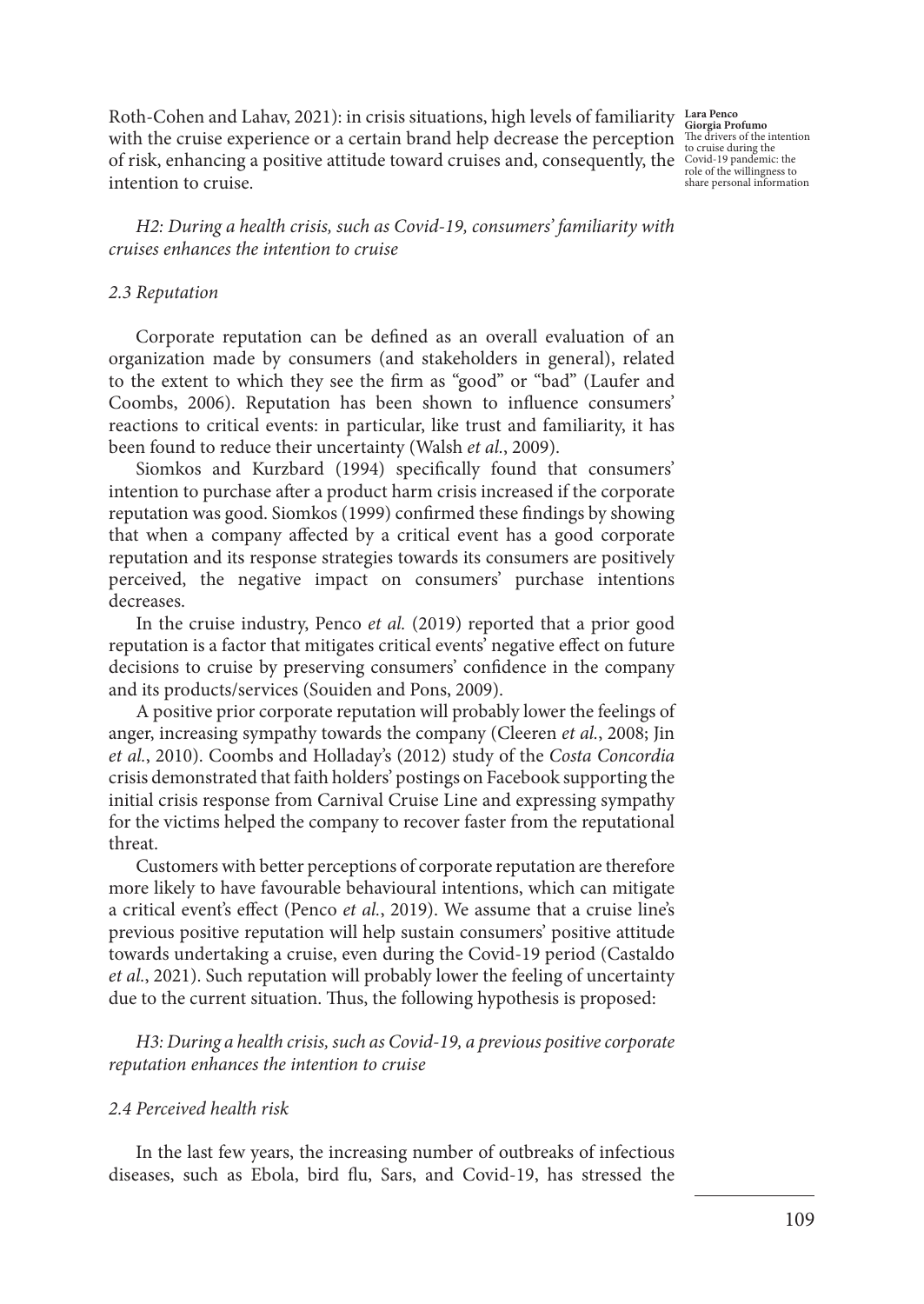# sinergie italian journal of man Vol. 40, Issue 1, 2022

importance of safety and security, especially in the tourism and hospitality domain. Now more and more tourists consider safety as one of the most important drivers of the complex travel decision-making process (Kozak *et al.*, 2007; Liu *et al.*, 2016; 2017), which may change tourists' risk perception.

Risk perceptions refer to the overall amount of uncertainty perceived by consumers about a specific purchase (Holland *et al.*, 2021). Risk has in fact been found to be a situation-specific and multifaceted construct (Le and Arcodia, 2018), which creates negative emotions related to anxiety, insecurity, and fear about the consequences of a purchase decision.

There is a higher level of risk associated with travel products and services due to their intangibility, high cost, and complex decision-making. This concept therefore presents a deterring impact on the intention to travel to locations that are perceived risky (Henthorne *et al.*, 2013; Jonas *et al.*, 2011; Kozak *et al.*, 2007;). In the context of cruise travel, in fact, passengers' risk perceptions have been reported to affect their intention to travel, in terms of hesitations to take cruises or cancellation of bookings (Bowen *et al.*, 2014).

Health problems, in particular, are one of the major risks in the tourism industry (Mizrachi and Fuchs, 2016): health risks in travel are wide and cover issues from sickness due to unfamiliar foreign food or hygiene problems, respiratory diseases, stressing consequences associated with cruising, to viral diseases and global pandemics (Liu *et al.*, 2016; Liu and Pennington-Gray, 2016; Mizrachi and Fuchs, 2016), such as the Covid-19 pandemic.

Notwithstanding their centrality in tourist risk perceptions, not a wide literature has focused on health-related risks, especially in the cruise industry, but following the recent studies related to the Covid-19 pandemic (Castaldo *et al.*, 2021; Holland *et al.*, 2021), we expect a negative impact of such risk on the intention to travel. Thus, the following hypothesis is proposed:

*H4: During a health crisis, such as Covid-19, perceived health risk diminishes the intention to cruise*

# *2.5 The willingness to share personal information*

Consumer data has been found to be a crucial resource for companies (Pallant *et al.*, 2022) since it may lead to a range of insights and market intelligence activities in order to gain a competitive advantage (Plangger and Montecchi, 2020). Yet accessing this data increasingly requires consumers to willingly participate in data exchange, even if citizens seem increasingly concerned about their personal privacy (Phelps *et al.*, 2001). Privacy relates to consumers' ability to "control the use, release, collection, storage, and access to their personal data" (Plangger and Montecchi, 2020, p. 33).

The recognition of the role of data for companies operating in business to consumer (BtoC) markets and the importance consumers put on privacy have increased the interest of scholars, who started to focus on the relationship between consumer data and the value companies can extract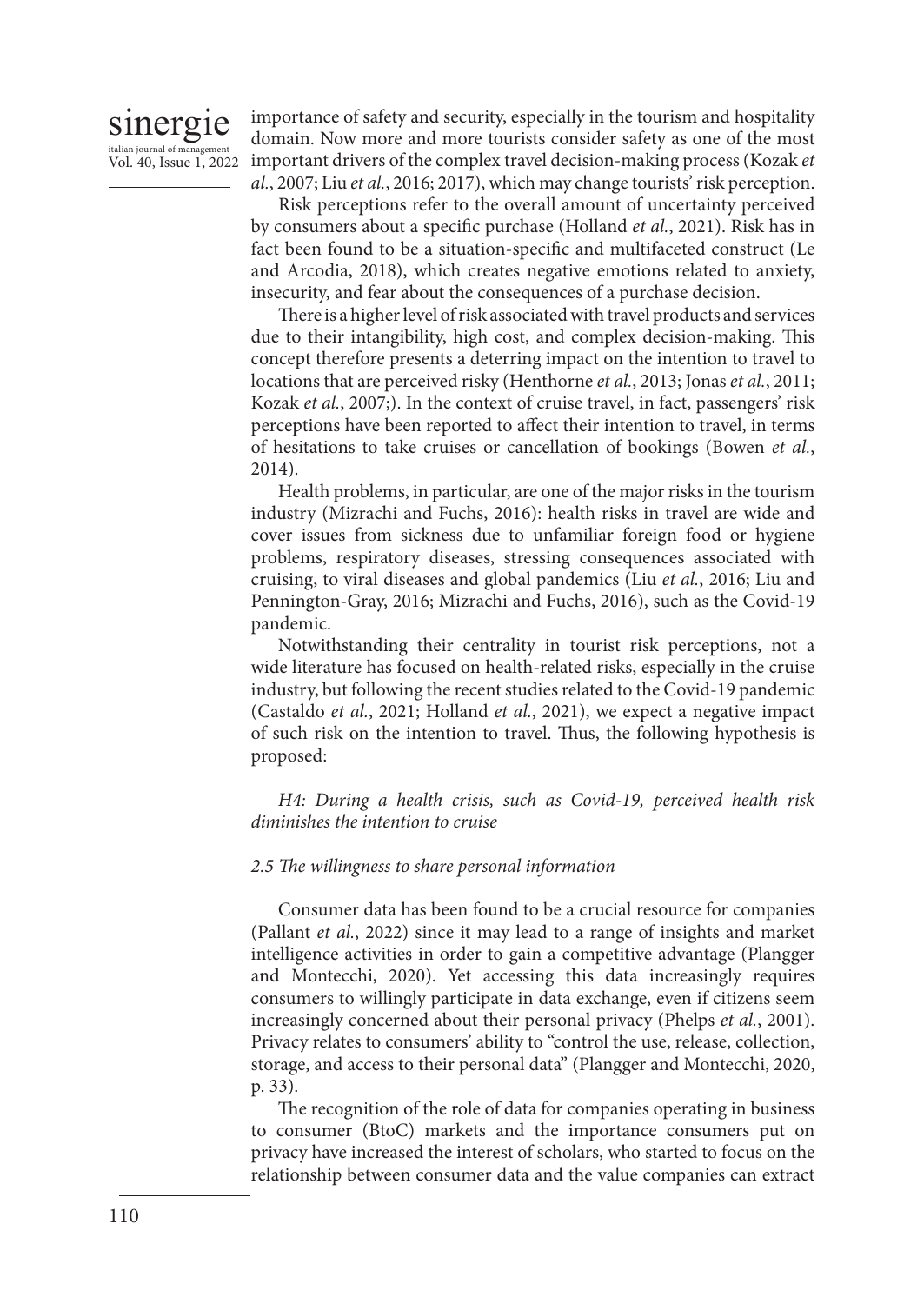from this data, but also on consumer willingness to share data with firms **Lara Penco Giorgia Profumo**  (Aiello *et al.*, 2020; Markos *et al.*, 2017).

An individual's decision to disclose information is commonly considered a rational choice made by weighing the costs, concerns, and benefits of disclosure (Keith *et al.*, 2013), known as "privacy calculus" (Beke *et al.*, 2021; Culnan and Armstrong, 1999; Dinev and Hart, 2006; Kehr *et al.*, 2015). While privacy calculus is crucial to consider, it is however important to state that consumers may not be consistent regarding their data privacy behaviours. Sometimes, the high level of consumer privacy concern appears to have little impact on consumers' shopping behaviours (Phelps *et al.*, 2001). Most consumers are in fact willing to give up some of their privacy to participate in a consumer society. They can voluntarily give away personal data by posting details of their private life on social networks or using online shopping websites, which include profiling functions.

This problem has been explored by the privacy-paradox literature, which describes the dichotomy of information privacy attitude and actual information privacy behaviour, which sometimes can be very different (Lee and Cranage, 2011). This dichotomy has been exacerbated by the emergence of digital technologies, and in particular by the mobile phone, which is able to capture personal information more closely (Sutanto *et al.*, 2013).

The problem of privacy paradox has been studied in the tourism domain (Lee and Cranage, 2011), but also in health care (Zhu *et al.*, 2021), whose services have been made available on mobile platforms, and it can also be relevant in the Covid-19 scenario (Ameen *et al.*, 2022).

After the long stop of operating activities, the restart of the cruise industry has been based on severe protocols, which ask consumers to share personal health information with the cruise companies. The present pandemic has, in this way, overturned the flow of information during a crisis: usually, companies hit by a crisis share the essential information with stakeholders in order to overcome the crisis itself; in this case, instead, the flow of information is bidirectional, with consumers having to share personal data in order to cruise again.

Consumers are therefore asked to share their personal and health information (e.g. health status, living habits, or phone numbers), together with information on the recent contacts (who have I met?) in order to utilize cruise services.

Although consumers want to utilize cruise services again, they are often reluctant to disclose personal information, or at least seek to reveal as little information as possible.

The willingness to share information may, in particular, have a mediating role in the relationship between the intention to cruise and its drivers, especially multilevel trust, corporate reputation, familiarity, and perceived health risk.

Several contributions have demonstrated that people tend to share personal information if the level of trust is high (Grosso *et al.*, 2020) and if the company has a good reputation (Broutsou *et al.* 2012; Leon *et al.*, 2013). Moreover, consumers' willingness to provide personal information largely depends on the strength of their familiarity with the company. The effect

The drivers of the intention to cruise during the Covid-19 pandemic: the role of the willingness to share personal information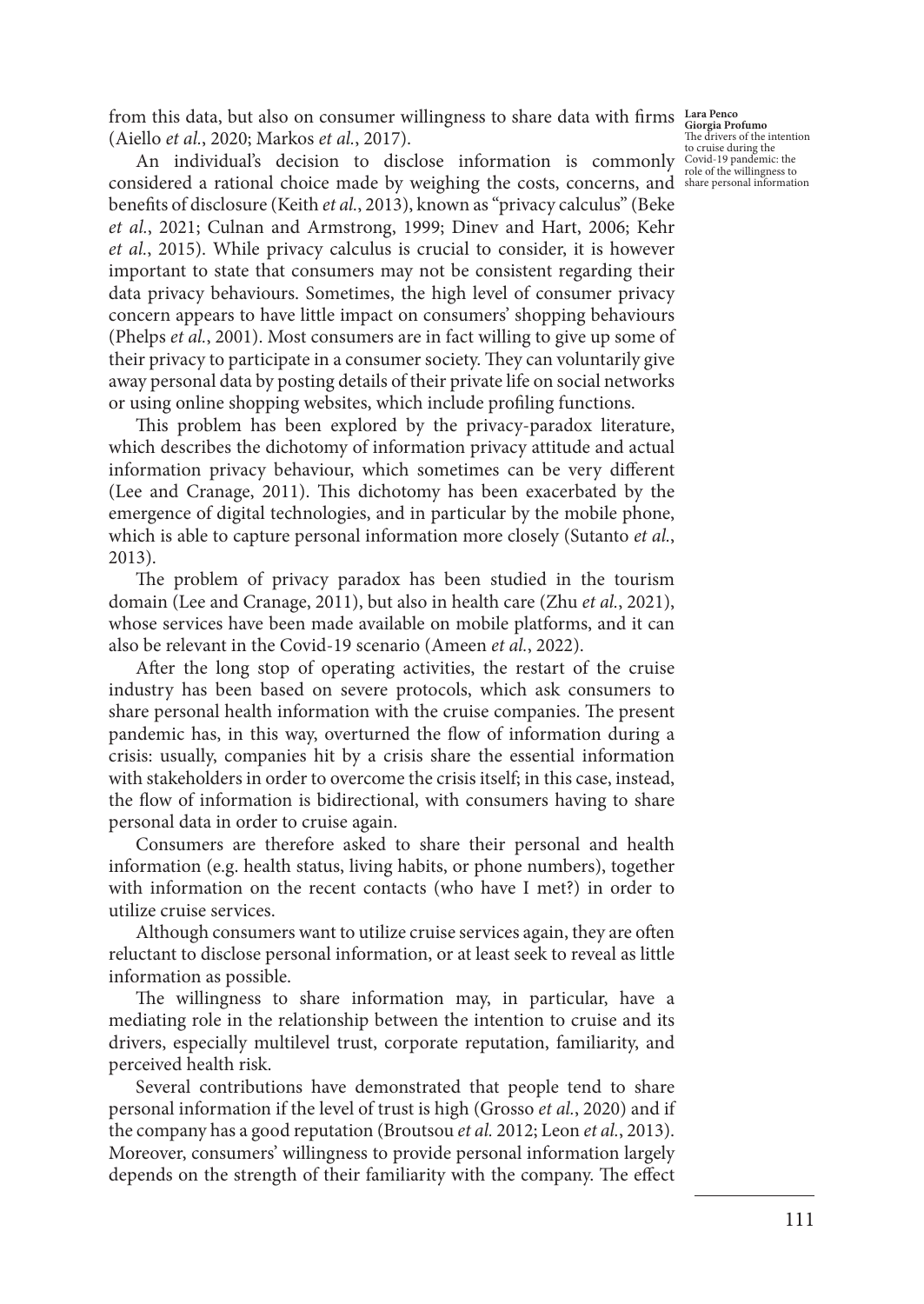# sinergie italian journal of mana Vol. 40, Issue 1, 2022

of familiarity on the intention to share information has been extensively studied with reference to e-commerce and social commerce (Nepomuceno *et al.*, 2014). The development of an ongoing, trusting relationship, with an understanding of people's needs, concerns, and shared responsibility, has a positive influence on information-sharing behaviours (Yang and Maxwell, 2011). In addition, familiarity and trust may reduce the perception of risk in communication, mediating the impact of changes in policies' monetization options on whether people would like to reveal information (Gerlach *et al.*, 2015). The online interrelation built upon personal reputation is crucial for encouraging successful knowledge sharing (Hung *et al.*, 2011). Corporate reputation, establishing trust and developing meaningful relationships with consumers, could work to reduce consumer anxiety and increase consumer likelihood of sharing their personal information with companies.

Recently, several articles have also explored the willingness to share health information (Kim *et al.*, 2017) or information during a health crisis (Belle *et al.*, 2021). In the Covid-19 pandemic case, if consumers present a high perceived health risk, they should be more willing to share personal health information, as this action will increase their perceived safety.

Although on the basis of our knowledge research on the effects of willingness to share information on the intention to cruise does not exist, we propose that customers who manifest trust and familiarity (Leppäniemi *et al.*, 2017; Verma *et al.*, 2016) and perceive a high corporate reputation and a high health risk, are likely to be more willing to share information with the company in order to concretize their intention to cruise in the future. In particular, consumers may be sensitive to different types of information, with medical information being as the most sensitive (Grosso *et al.*, 2020); we therefore divided the released information into low-sensitivity and high-sensitivity, in order to understand whether the mediating effect of the willingness to share personal information is related to the different categories of data. Hence, the following hypotheses are proposed:

*H5a: During a health crisis, such as Covid-19, consumers' trust in the cruise industry enhances the willingness to share high-sensitivity information H5b: During a health crisis, such as Covid-19, consumers' trust in the* 

*cruise company enhances the willingness to share high-sensitivity information H5c: During a health crisis, such as Covid-19, consumers' trust in the* 

*personnel of the cruise company enhances the willingness to share highsensitivity information*

*H6: During a health crisis, such as Covid-19, consumers' familiarity with cruises enhances the willingness to share high-sensitivity information*

*H7: During a health crisis, such as Covid-19, a previous positive corporate reputation enhances the willingness to share high-sensitivity information*

*H8: During a health crisis, such as Covid-19, perceived health risk enhances the willingness to share high-sensitivity information*

*H9a: During a health crisis, such as Covid-19, consumers' trust in the cruise industry enhances the willingness to share low-sensitivity information*

*H9b: During a health crisis, such as Covid-19, consumers' trust in the cruise company enhances the willingness to share low-sensitivity information H9c: During a health crisis, such as Covid-19, consumers' trust in the*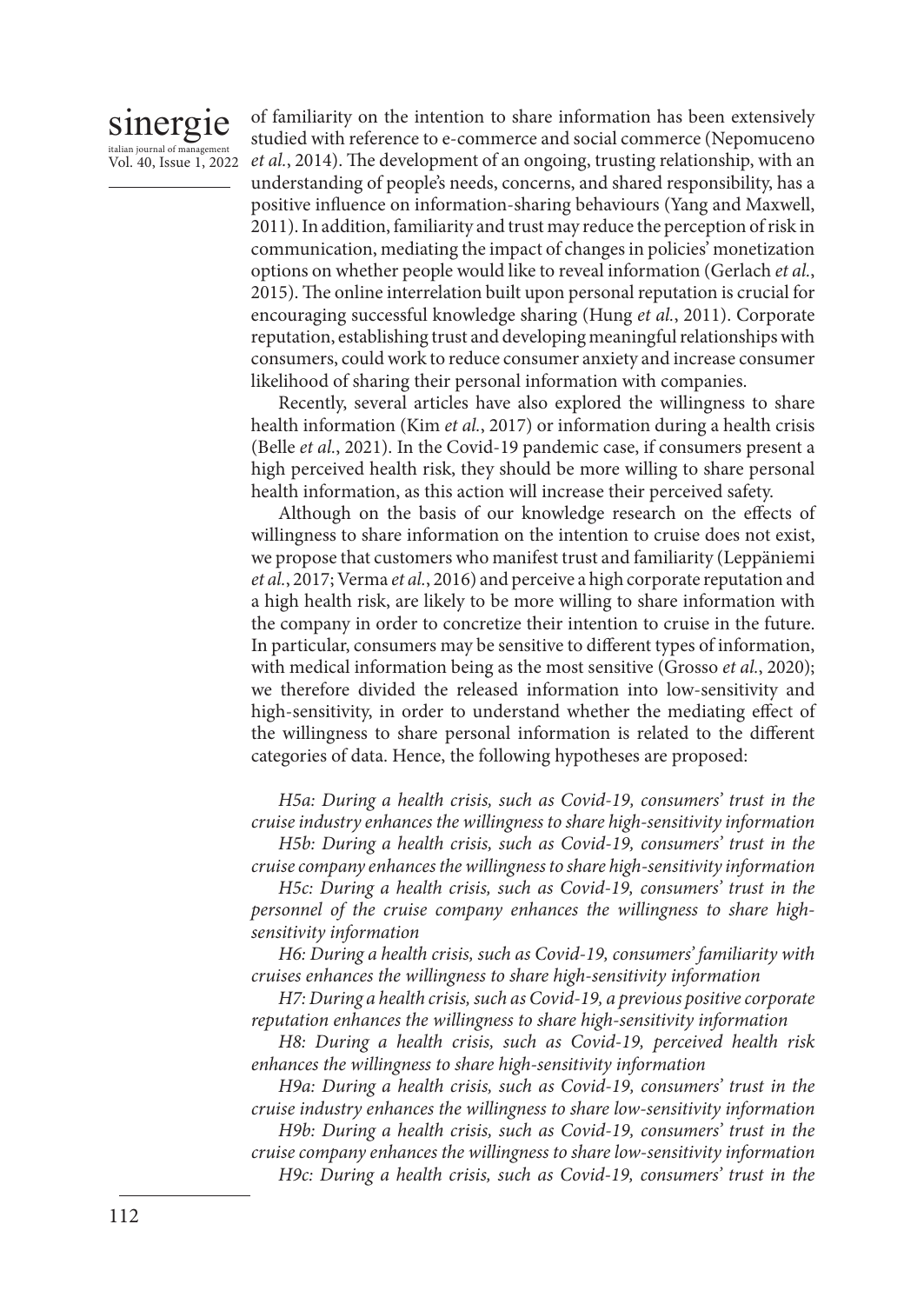*personnel of the cruise company enhances the willingness to share lowsensitivity information*

*H10: During a health crisis, such as Covid-19, consumers' familiarity with cruises enhances the willingness to share low-sensitivity information*

*H11: During a health crisis, such as Covid-19, a previous positive corporate reputation enhances the willingness to share low-sensitivity information*

*H12: During a health crisis, such as Covid-19, perceived health risk enhances the willingness to share low-sensitivity information*

Regarding the mediating role of the informative issue, we instead hypothesize:

*H13 During a health crisis, such as Covid-19, the willingness to share highsensitivity information mediates the relationship between the antecedents (multilayer trust, reputation, familiarity, risk) and the intention to cruise.*

*H14 During a health crisis, such as Covid-19, the willingness to share low-sensitivity information mediates the relationship between the antecedents (multilayer trust, reputation, familiarity, risk) and the intention to cruise.*

*Fig. 1: Theoretical framework*



Source: Authors' elaboration

#### **3. Methodology**

The empirical research focuses on the Italian cruise market, which represents an ideal empirical field for investigations. First of all, Italy was the first country in the European Union to register more than 30,000 coronavirus-related deaths and was the first country in Europe to impose a lockdown when coronavirus cases began to surface in northern regions in February 2020. Moreover, an Italian cruise ship, MSC Grandiosa, was the first cruise ship to set sail after the pandemic on August 16, 2020 and, during the 2020 summer, the Mediterranean region saw the presence of cruise lines that created "bubble" holidays. With the increase of contagions during the late autumn and winter, the cruise activities were blocked, but thanks to the vaccination campaign, cruises in Italy restarted in March

**Lara Penco Giorgia Profumo**  The drivers of the intention to cruise during the Covid-19 pandemic: the role of the willingness to share personal information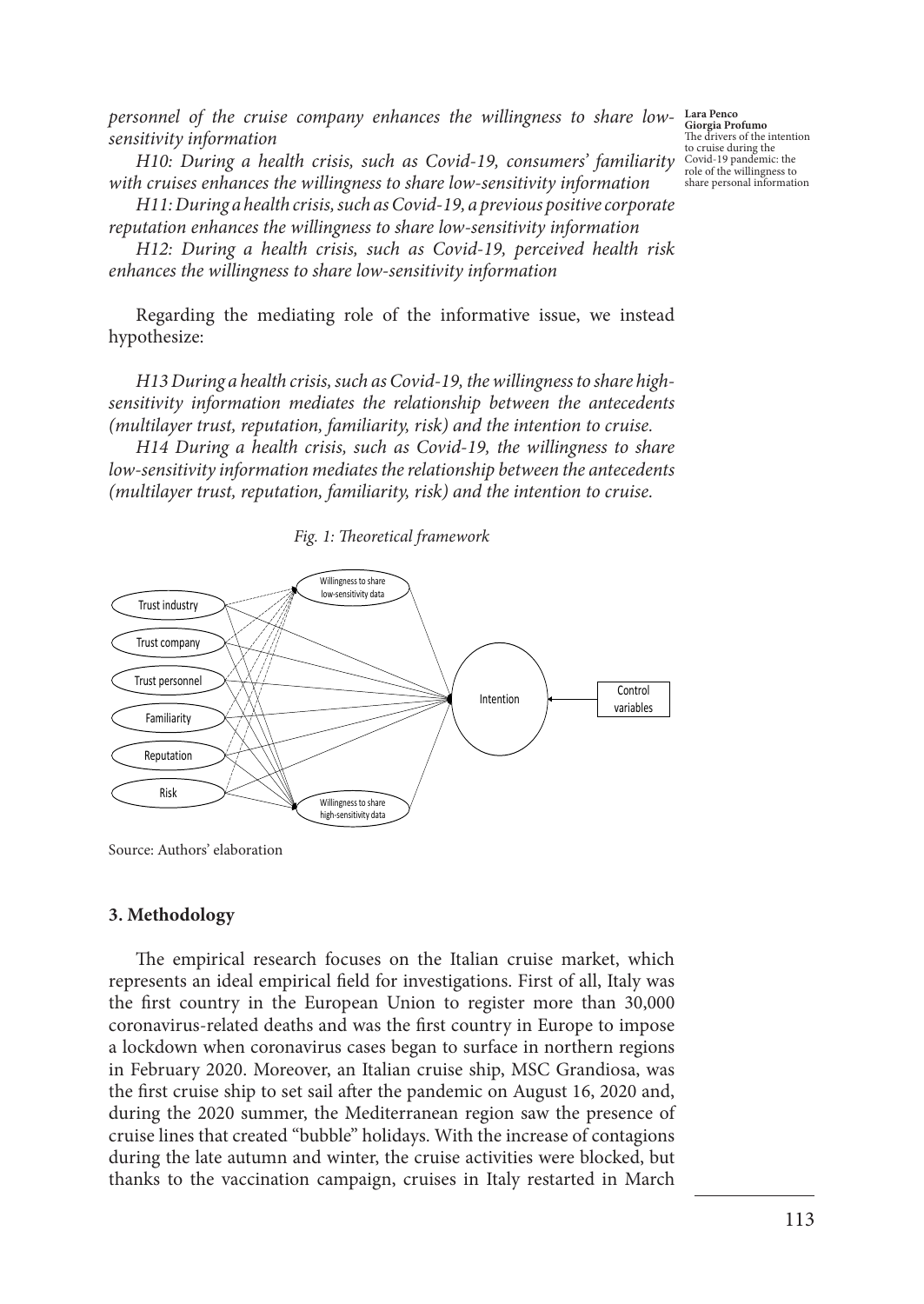# sinergie

italian journal of manag

2021, before other countries.

Vol. 40, Issue 1, 2022 to 1 June 2021 in order to guarantee the respect of the Conditional In the US, for example, cruise lines decided to postpone the departure Sailing Order, including travel tests that demonstrate the possibility of guaranteeing safety and hygiene for passengers. The CDC recommends, however, that travellers are fully vaccinated against Covid-19 prior to travelling on a cruise ship.

# *3.1 The research instrument: the questionnaire*

The study was primarily carried out through the elaboration of a structured questionnaire. Several steps were followed to enhance the validity of the measurements. First, the inquiries in the questionnaire were designed and adapted using previous studies (e.g. Jin *et al.*, 2010; Hung and Petrick, 2011). Second, a panel of industry experts checked the questionnaire to determine its validity. This step was particularly important in order to understand whether the variables used in the study would indeed be able to influence consumers' intention to cruise also in the present pandemic period. Third, the revised version of the questionnaire was pretested to guarantee content validity, readability and user-friendliness. We performed a pilot test among 15 cruisers contacted through emails. When asked to comment on the questionnaire in terms of its clarity, readability and friendliness, the respondents declared that it fits positively to the aforementioned topics; thus, no amendments in terms of rewording of items were required at this stage. The final questionnaire was then structured into two main sections. The first section aims to investigate the cruising matter during the Covid-19 era. The first question explores whether the pandemic would influence the future decision to take a cruise, which represents our outcome variable. All the other questions (trust, familiarity, reputation, health risk perception, willingness to share information) are measured on a seven-point Likert scale  $(1 -$  "totally disagree" to 7 = "totally agree"). The second section focuses on respondents' socio-demographic factors and behaviour, providing the control variables for the model.

In order to better explore the factors that might impact on the willingness to share information and on the intention to cruise, we complete the quantitative study with a qualitative focus, performing seven personal interviews with expert cruisers. Interviewees were recruited through referral by friends and academicians. The average duration of the seven interviews was about 30 minutes. The sample of the qualitative study, albeit small, helped us to understand the validity of the used constructs.

# *3.2 Data collection and profile of the respondents*

The final version of the questionnaire was published online via Google Forms and shared through an online panel organized by a professional company. Overall, 661 individuals participated in the survey, which constituted our final sample. To avoid cross-cultural bias, the empirical survey was focused only on Italy. Table 1 provides the major socio-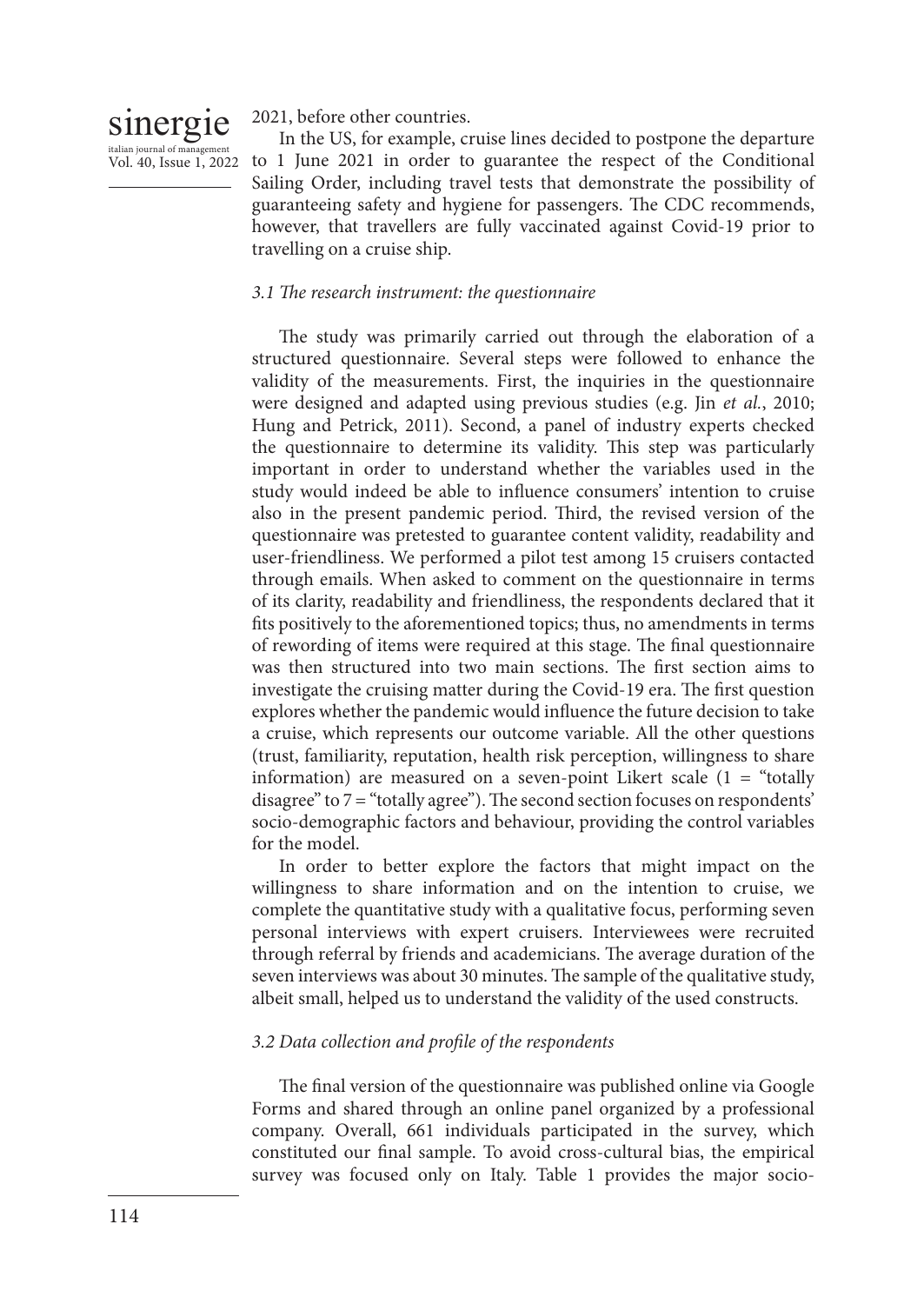demographic and behavioural dimensions of the sample. The respondents were predominantly women (56.58%). The average age group comprised middle-aged people (35-49 years, 46.9%); 66.87% of them were married and 50.53% held a high school degree. About 53% of respondents have taken more cruises in their lives. Twenty-one per cent of them have taken a cruise during the Covid-19 era.

**Lara Penco Giorgia Profumo**  The drivers of the intention to cruise during the Covid-19 pandemic: the role of the willingness to share personal information

| Gender (GEN)                       | n            | %       | Marital Status (MARI)                        | n              | %       |
|------------------------------------|--------------|---------|----------------------------------------------|----------------|---------|
| Male                               | 286          | 43.27%  | Single                                       | 83             | 12.56%  |
| Female                             | 374          | 56.58%  | I live together with my partner              | 119            | 18.00%  |
| Non-disclosed                      | $\mathbf{1}$ | 0.15%   | Married                                      | 442            | 66.87%  |
| Total                              | 661          | 100.00% | Separated/Divorced                           | 29             | 4.39%   |
| Age (AGE)                          |              |         | Widowed                                      | 6              | 0.91%   |
| 18-24                              | 6            | 0.91%   | Not disclosed                                | $\overline{c}$ | 0.30%   |
| $25 - 34$                          | 80           | 12.10%  | Total                                        | 661            | 100.00% |
| 35-49                              | 310          | 46.90%  | Education (EDU)                              |                |         |
| $50 - 64$                          | 209          | 31.62%  | PostgraduatePhD/Postdoc                      | 101            | 15.28%  |
| >64                                | 55           | 8.32%   | Bachelor/Master                              | 182            | 27.53%  |
| Not disclosed                      | $\mathbf{1}$ | 0.15%   | High School                                  | 334            | 50.53%  |
| Total                              | 661          | 100.00% | Primary School                               | 44             | 6.66%   |
| Income (INC)                       |              |         |                                              |                |         |
| $<$ 25.000 EUR                     | 184          | 27.84%  | Total                                        | 661            | 100.00% |
| 25.000-50,000 EUR                  | 275          | 41.60%  | Past experiences (CRUISER)                   |                |         |
| 50.000-75,000 EUR                  | 82           | 12.41%  | previous<br>cruise<br>(new<br>1<br>cruisers) | 312            | 47.20%  |
| >75.000€ EUR                       | 41           | 6.20%   | Repeaters                                    |                |         |
| Not disclosed                      | 79           | 11,95%  | 2 previous cruises                           | 166            | 25.11%  |
| Total                              | 661          | 100.00% | 3 previous cruises                           | 71             | 10.74%  |
| Employment (EMP)                   |              |         | 4 previous cruises                           | 48             | 7.26%   |
| Entrepreneur/self-<br>employed     | 97           | 14.67%  | 5 previous cruises                           | 22             | 3.33%   |
| Employee                           | 316          | 47.81%  | between 6 and 10 cruises                     | 28             | 4.24%   |
| Teacher/professor                  | 28           | 4.24%   | More than 10 cruises                         | 14             | 2.12%   |
| Health-care profession             | 7            | 1.06%   | Total                                        | 661            | 100.00% |
| Workman                            | 50           | 7.56%   | Cruise experience during the COVID era       |                |         |
| Student                            | 12           | 1.82%   | None                                         | 498            | 75.34%  |
| Retired/housekeeper/<br>unemployed | 151          | 22.84%  | None, but 1 cruise booked                    | 24             | 3.63%   |
|                                    |              |         | Yes, $1$                                     | 23             | 3.48%   |
|                                    |              |         | Yes, more than 1                             | 116            | 17.55%  |
| Total                              | 661          | 100.00% | Total                                        | 661            | 100.00% |
|                                    |              |         |                                              |                |         |

#### *Tab. 1: Demographics of respondents*

Source: Authors' elaboration

#### *3.3 The measures*

The constructs in the questionnaire were operationalized by adapting previous multi-item scales. We adapted the measurement items related to the intention to cruise from previous cruise studies (Hung and Petrick, 2011). We operationalized the willingness to share information on the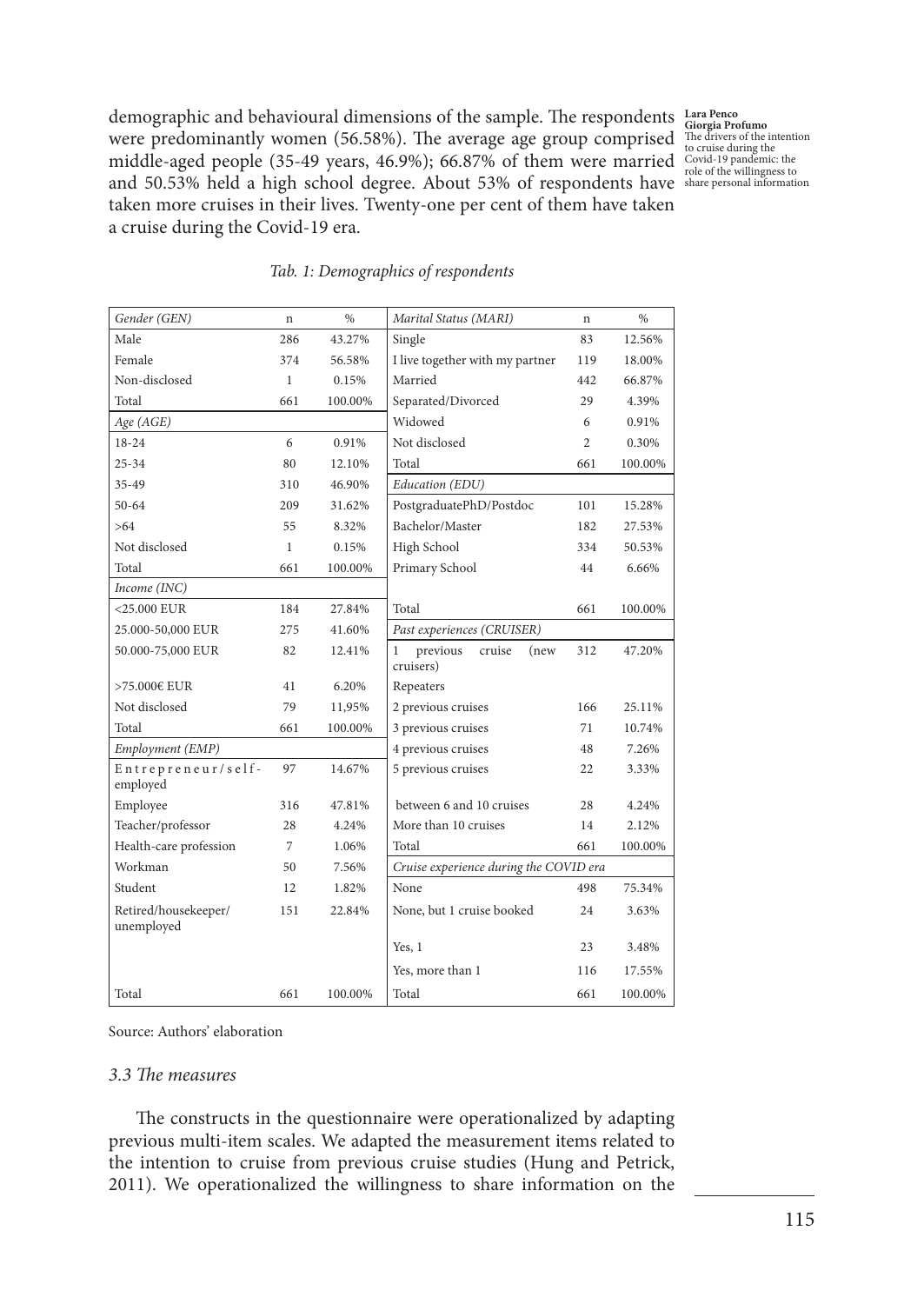

basis of the studies of Grosso *et al.* (2020) and Premazzi *et al.* (2010). The health risk perception was created by taking previous literature focused on tourism during a pandemic period into account (Castaldo *et al.*, 2021; Novelli *et al.*, 2018), while we used the items that Bart *et al.* (2005) and Guenzi *et al.* (2009) adopted to measure the multilayer trust construct. The same procedure was followed with familiarity. Table 2 gathers the measurement items

*Tab. 2: Theoretical constructs*

|             | <b>Theoretical Constructs</b>                 | Code                     | Measurement items                                                                                  |
|-------------|-----------------------------------------------|--------------------------|----------------------------------------------------------------------------------------------------|
| Antecedents |                                               |                          |                                                                                                    |
|             |                                               |                          |                                                                                                    |
| TRUSTIND    | Bart et al., 2005                             | <b>TRUSTIND1</b>         | I trust the cruise industry                                                                        |
|             |                                               | TRUSTIND2                | Customers can trust the cruise industry                                                            |
|             |                                               | TRUSTIND3                | My cruise company keeps its promises                                                               |
|             |                                               | TRUSTIND4                | My cruise company has my best interests at heart                                                   |
|             |                                               | TRUSTIND5                | My cruise company is trustworthy                                                                   |
|             |                                               |                          |                                                                                                    |
| TRUSTCOM    | Bart et al., 2005                             | TRUSTCOM1                | I trust my cruise company                                                                          |
|             |                                               | TRUSTCOM2                | Customers can trust my cruise company                                                              |
|             |                                               | TRUSTCOM3                | My cruise company keeps its promises                                                               |
|             |                                               | TRUSTCOM4                | My cruise company has my best interests at heart                                                   |
|             |                                               | TRUSTCOM5                | My cruise company is trustworthy                                                                   |
| TRUSTPER    |                                               | <b>TRUSTPER1</b>         |                                                                                                    |
|             | Bart et al., 2005                             | TRUSTPER2                | I trust my cruise company personnel<br>My cruise company personnel keep its promises               |
|             |                                               | TRUSTPER3                |                                                                                                    |
|             |                                               | TRUSTPER4                | my cruise company personnel have my best interests at heart                                        |
|             |                                               |                          | My cruise company personnel are trustworthy                                                        |
| FAM         | Graeff. 2007;                                 | FAM1                     | I am well informed about cruises                                                                   |
|             | Nepomuceno et al., 2014                       | FAM2                     | In comparison to my friends and acquaintances. my level of expertise about cruises is higher       |
|             |                                               | FAM3                     | My level of familiarity and knowledge about cruises is high                                        |
|             |                                               |                          |                                                                                                    |
| <b>REP</b>  | Siomkos and Kurzbard                          | REP1                     | The reputation of the cruise company is high                                                       |
|             | 1994                                          | REP <sub>2</sub>         | The reputation of the cruise company is comforting during the Covid-19                             |
|             |                                               |                          |                                                                                                    |
| <b>RISK</b> | Novelli et al., 2018;                         | <b>RISK1</b>             | It is dangerous to take a cruise right now because of Covid-19                                     |
|             | Lee et al., 2012; Cahyanto<br>et al., 2016    | RISK2                    | Because of Covid-19. cruises should be avoided right now                                           |
|             |                                               | RISK3                    | People around me seem to refrain from going on a cruise right now because of Covid-19              |
|             |                                               | RISK4                    | Covid-19 is more dangerous than other pandemics (e.g. N1-H1. SARS)                                 |
|             |                                               | RISK5                    | I am afraid because Covid-19 is a very frightening disease                                         |
| Mediators   |                                               |                          |                                                                                                    |
| WILLOW      | Premazzi et al., 2010;<br>Grosso et al., 2020 | WILLOW1                  | I am willing to share my demographic data with my cruise company                                   |
|             |                                               | WILLOW2                  | I am willing to share my lifestyle data with my cruise company                                     |
|             |                                               | WILLOW3                  | I am willing to share my media usage data with my cruise company                                   |
|             |                                               |                          |                                                                                                    |
| WILHIGH     |                                               | <b>WILHIGH1</b>          | I am willing to share my identification data with my cruise company                                |
|             | Premazzi et al., 2010                         | WILHIGH2                 | I am willing to share my medical data with my cruise company                                       |
|             | Grosso et al., 2020                           | WILHIGH3                 | I am willing to share my financial data with my cruise company                                     |
|             |                                               | WILHIGH4                 | I am willing to share my location-based data with my cruise company                                |
| Outcome     |                                               |                          |                                                                                                    |
| INT         |                                               | INT1                     | I intend to go on a cruise as soon as possible                                                     |
|             | Hung and Petrick, 2011                        | INT <sub>2</sub><br>INT3 | I'll say positive things about cruising to other people                                            |
|             |                                               | INT4                     | I'll recommend cruising to other people<br>I'll encourage friends and relatives to go on a cruise. |

Source: Authors' elaboration

# **4. Results and discussion**

Partial least squares structural equation modelling (PLS-SEM) was applied to test the hypotheses, by using the R software packages 'PLSPM'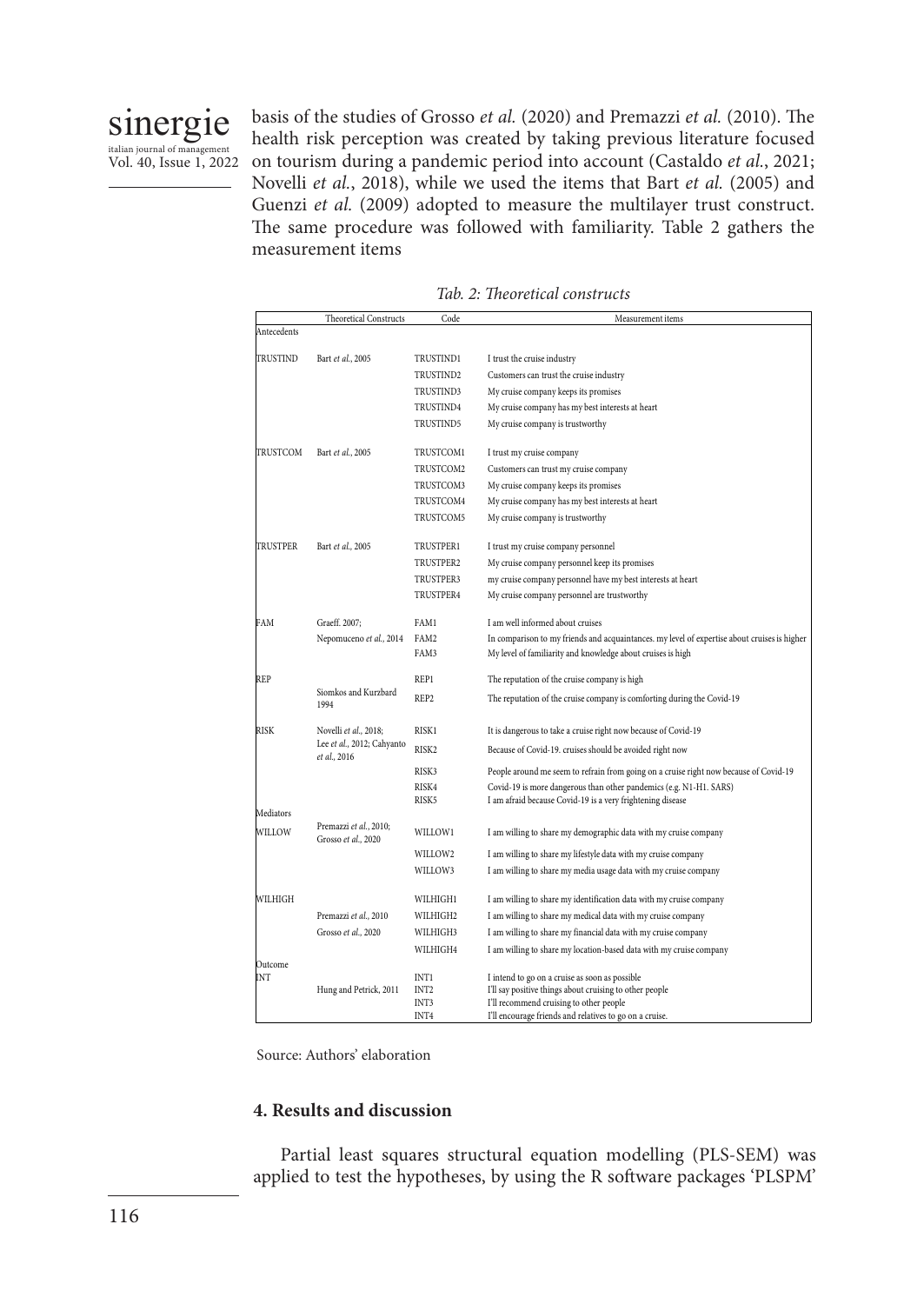(Sanchez *et al.*, 2017). All the constructs are reflective. Therefore, the **Lara Penco**  validation of the reflective constructs was carried out by testing the convergent validity, discriminating validity, internal consistency, and composite reliability (see tables 3 and 4). The convergent validity was tested by calculating the average variance extracted (AVE) index for each construct. The minimum value was equal to 0.742, higher than the tolerance threshold of 0.500. Therefore, the authors found confirmation for convergence validity. The discriminant validity of reflective constructs was tested by cross-loadings (Farrell, 2010). Also in this case, the authors found confirmation for discriminant validity by obtaining values exceeding 0.817 correlation for each item. The internal consistency was verified by considering Cronbach's alpha index. The authors found high values, above 0.910, for all the constructs (Nunnally, 1978). This result confirms the adequacy of the items used to form each construct.

|             | Code             | <b>TRUSTIND</b> | TRUSTCOM | TRUSTPER FAM |      | <b>REP</b> |      |      | RISK WILLOW WILHIGH | <b>INT</b> |
|-------------|------------------|-----------------|----------|--------------|------|------------|------|------|---------------------|------------|
| Antecedents | <b>TRUSTIND1</b> | 0.95            | 0.85     | 0.77         | 0.70 | 0.74       | 0.21 | 0.66 | 0.57                | 0.62       |
|             | TRUSTIND2        | 0.96            | 0.87     | 0.78         | 0.71 | 0.76       | 0.23 | 0.66 | 0.57                | 0.62       |
|             | <b>TRUSTIND3</b> | 0.95            | 0.86     | 0.79         | 0.71 | 0.74       | 0.25 | 0.65 | 0.58                | 0.60       |
|             | <b>TRUSTIND4</b> | 0.95            | 0.86     | 0.80         | 0.70 | 0.73       | 0.26 | 0.64 | 0.59                | 0.61       |
|             | <b>TRUSTIND5</b> | 0.96            | 0.87     | 0.80         | 0.71 | 0.75       | 0.26 | 0.66 | 0.57                | 0.61       |
|             | TRUSTCOM1        | 0.86            | 0.96     | 0.86         | 0.71 | 0.82       | 0.30 | 0.68 | 0.58                | 0.63       |
|             | TRUSTCOM2        | 0.87            | 0.97     | 0.87         | 0.72 | 0.84       | 0.29 | 0.69 | 0.59                | 0.64       |
|             | TRUSTCOM3        | 0.88            | 0.96     | 0.87         | 0.72 | 0.82       | 0.30 | 0.67 | 0.58                | 0.63       |
|             | TRUSTCOM4        | 0.86            | 0.95     | 0.86         | 0.72 | 0.82       | 0.28 | 0.70 | 0.62                | 0.65       |
|             | TRUSTCOM5        | 0.87            | 0.96     | 0.88         | 0.71 | 0.84       | 0.30 | 0.67 | 0.59                | 0.63       |
|             | TRUSTPER1        | 0.79            | 0.87     | 0.96         | 0.67 | 0.83       | 0.32 | 0.70 | 0.61                | 0.60       |
|             | TRUSTPER2        | 0.80            | 0.87     | 0.97         | 0.67 | 0.84       | 0.29 | 0.71 | 0.63                | 0.63       |
|             | TRUSTPER3        | 0.81            | 0.88     | 0.97         | 0.66 | 0.84       | 0.32 | 0.71 | 0.63                | 0.61       |
|             | TRUSTPER4        | 0.80            | 0.87     | 0.97         | 0.66 | 0.83       | 0.31 | 0.71 | 0.62                | 0.60       |
|             | FAM1             | 0.72            | 0.72     | 0.67         | 0.95 | 0.66       | 0.27 | 0.65 | 0.60                | 0.58       |
|             | FAM2             | 0.71            | 0.72     | 0.67         | 0.97 | 0.65       | 0.27 | 0.65 | 0.59                | 0.58       |
|             | FAM3             | 0.71            | 0.71     | 0.65         | 0.97 | 0.64       | 0.28 | 0.64 | 0.60                | 0.59       |
|             | REP1             | 0.74            | 0.83     | 0.83         | 0.64 | 0.95       | 0.31 | 0.69 | 0.57                | 0.62       |
|             | REP <sub>2</sub> | 0.75            | 0.83     | 0.82         | 0.65 | 0.96       | 0.26 | 0.70 | 0.63                | 0.68       |
|             | RISK1            | 0.24            | 0.28     | 0.29         | 0.26 | 0.27       | 0.89 | 0.29 | 0.29                | 0.23       |
|             | RISK2            | 0.35            | 0.40     | 0.40         | 0.34 | 0.37       | 0.87 | 0.36 | 0.30                | 0.27       |
|             | RISK3            | 0.12            | 0.17     | 0.19         | 0.16 | 0.16       | 0.88 | 0.19 | 0.20                | 0.07       |
|             | RISK4            | 0.05            | 0.08     | 0.10         | 0.13 | 0.09       | 0.82 | 0.14 | 0.19                | 0.03       |
|             | RISK5            | 0.17            | 0.22     | 0.23         | 0.22 | 0.23       | 0.84 | 0.25 | 0.23                | 0.14       |
| Mediators   | WILLOW1          | 0.69            | 0.71     | 0.73         | 0.67 | 0.71       | 0.31 | 0.95 | 0.82                | 0.59       |
|             | WILLOW2          | 0.66            | 0.69     | 0.71         | 0.65 | 0.71       | 0.30 | 0.98 | 0.88                | 0.61       |
|             | WILLOW3          | 0.61            | 0.63     | 0.65         | 0.61 | 0.66       | 0.30 | 0.94 | 0.89                | 0.58       |
|             | WILHIGH1         | 0.65            | 0.66     | 0.67         | 0.64 | 0.66       | 0.26 | 0.89 | 0.90                | 0.58       |
|             | WILHIGH2         | 0.59            | 0.60     | 0.63         | 0.58 | 0.61       | 0.29 | 0.86 | 0.94                | 0.55       |
|             | WILHIGH3         | 0.39            | 0.41     | 0.43         | 0.46 | 0.42       | 0.23 | 0.67 | 0.86                | 0.46       |
|             | WILHIGH4         | 0.52            | 0.53     | 0.55         | 0.55 | 0.55       | 0.29 | 0.82 | 0.94                | 0.53       |
| Dependent   | INT1             | 0.50            | 0.51     | 0.47         | 0.57 | 0.55       | 0.14 | 0.54 | 0.56                | 0.86       |
|             | INT <sub>2</sub> | 0.64            | 0.67     | 0.64         | 0.58 | 0.68       | 0.24 | 0.60 | 0.53                | 0.93       |
|             | INT3             | 0.63            | 0.64     | 0.62         | 0.54 | 0.64       | 0.21 | 0.57 | 0.52                | 0.95       |
|             | INT4             | 0.58            | 0.60     | 0.58         | 0.55 | 0.62       | 0.17 | 0.56 | 0.55                | 0.95       |

Source: Authors' elaboration

 Table 4 provides correlation values between constructs and informs about Cronbach's alpha, AVE, DG rho, and communality.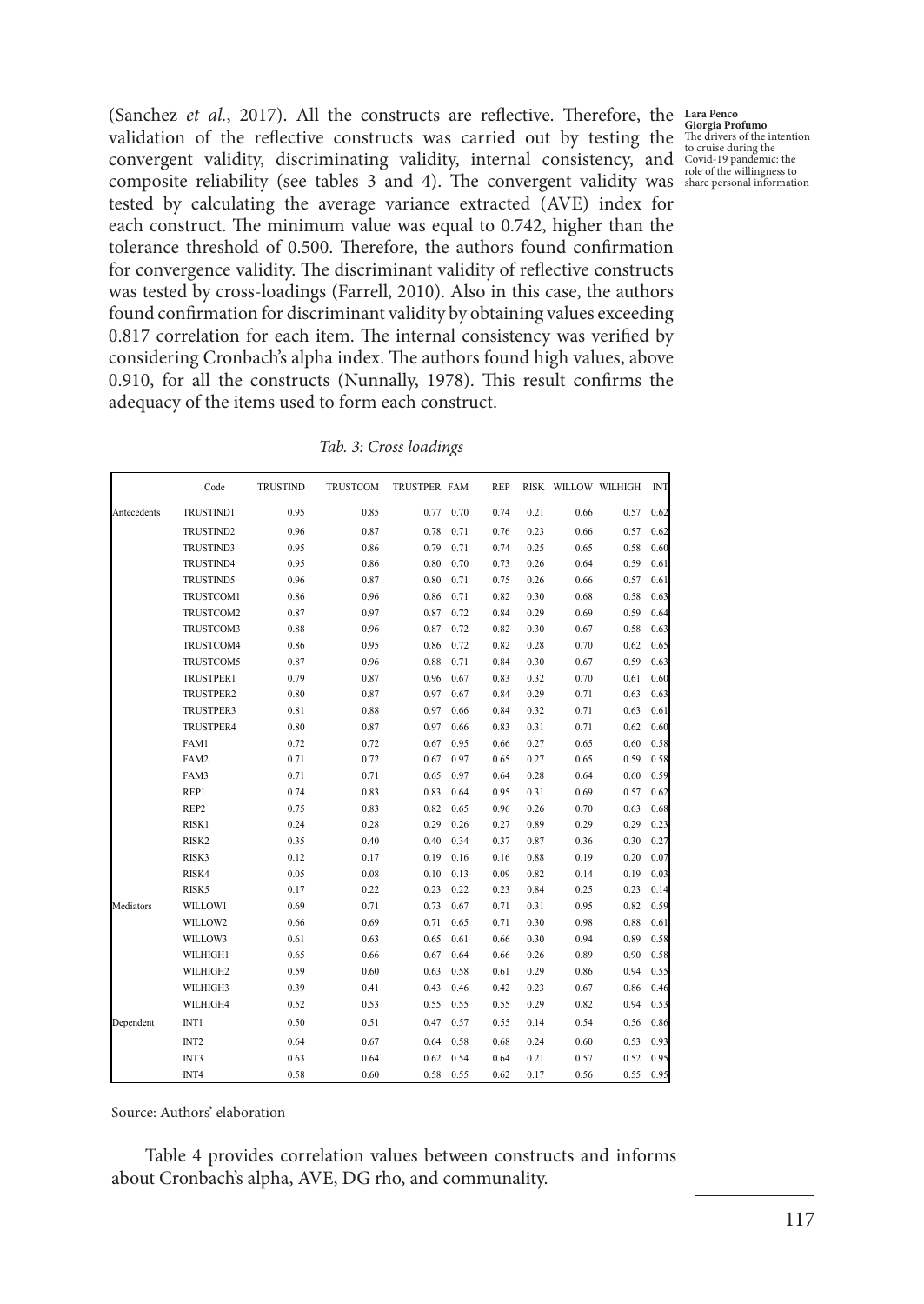# sinergie

italian journal of management Vol. 40, Issue 1, 2022

|  | Tab. 4: Correlation values. Cronbach's alpha, AVE, DG rho and communality of each |  |  |
|--|-----------------------------------------------------------------------------------|--|--|
|  | reflective construct                                                              |  |  |
|  |                                                                                   |  |  |

|                  |       | TRUSTIND TRUSTCOM TRUSTPER FAM |       |             | <b>REP</b> | <b>RISK</b> | WILLOW | WILHIGH | <b>INT</b> |
|------------------|-------|--------------------------------|-------|-------------|------------|-------------|--------|---------|------------|
| <b>TRUSTIND</b>  |       |                                |       |             |            |             |        |         |            |
| <b>TRUSTCOM</b>  | 0.904 |                                |       |             |            |             |        |         |            |
| <b>TRUSTPER</b>  | 0.828 | 0.904                          |       |             |            |             |        |         |            |
| FAM              | 0.741 | 0.745                          | 0.686 |             |            |             |        |         |            |
| REP              | 0.779 | 0.863                          |       | 0.861 0.675 | 1          |             |        |         |            |
| <b>RISK</b>      | 0.255 | 0.305                          |       | 0.32 0.285  | 0.294      |             |        |         |            |
| WILLOW           | 0.686 | 0.712                          |       | 0.732 0.672 | 0.722      | 0.316       |        |         |            |
| WILHIGH          | 0.604 | 0.619                          |       | 0.642 0.618 | 0.628      | 0.296       | 0.901  |         |            |
| INT              | 0.641 | 0.662                          |       | 0.631 0.607 | 0.679      | 0.207       | 0.619  | 0.587   |            |
| Cronbach's alpha | 0.960 | 0.979                          |       | 0.975 0.977 | 0.910      | 0.919       | 0.954  | 0.931   | 0.940      |
| <b>AVE</b>       | 0.926 | 0.923                          |       | 0.910 0.937 | 0.917      | 0.748       | 0.917  | 0.829   | 0.848      |
| DG rho           | 0.974 | 0.984                          |       | 0.981 0.983 | 0.957      | 0.939       | 0.971  | 0.951   | 0.957      |
| Communality      | 0.926 | 0.923                          |       | 0.910 0.937 | 0.917      | 0.748       | 0.917  | 0.829   | 0.848      |

Source: Authors' elaboration

At first, the authors run a model to test the possible effects of control variables on the dependent variable (INT). They were entered as a single block in the first step. Despite cruise experience ( $\beta$ =0.150. t-value=3.761) and marital status ( $\beta$ =0.118. t-value=2.950), which present an effect on the intention to cruise, the other control variables do not show any significant relationship.

Secondly, the authors built a model to test the system of relationships of the core constructs in the theoretical framework. This model presents antecedents (TRUSTIND, TRUSTCOM, TRUSTPER, FAM, REP, RISK), mediators (WILLOW and WILHIGH), and the intention to cruise as an outcome (INT). The goodness-of-fit index confirms the reliability of the model since it is equal to 0.691.

PLS-PM reveals the existence of a significant and positive influence of FAM (β=0.259. t=6.827), TRUSTPER (β=0.312. t=5.065), REP (β=0.281. t=5.387) and RISK ( $β=0.070$ . t=2.706) on the mediator WILLOW. This independent variable shows a  $R^2$  equal to 0.614, explaining 61.4% of the variance. Concerning the second mediator, the model highlights that one more time, FAM (β=0.298. t=6.839), TRUSTPER (β=0.300. t=4.231), REP (β=0.226. t=3.771) and RISK (β=0.080. t=2.686) positively affect the willingness to share high-sensitivity data (WILLHIGH). This independent variable presents a R^2 equal to 0.490 (49.0% of explained variance). Therefore, it seems that the independent variables significantly affect with a similar intensity the willingness to share personal information, independently, whether low or high sensitivity.

In both cases, TRUSTIND and TRUSTCOM do not impact the willingness to share information. With regard to the significance of the relationships between INT and the other constructs, we distinguish antecedents (direct relationship between antecedents and intention) from mediators. Among the former, FAM ( $\beta$ =0.144. t=3.309) and REP ( $\beta$ =0.360. t=6.135) show a significant and positive impact on INT. With regard to the latter, only the willingness to share high-sensitivity data WILHIGH (β=0.199. t=3.190) leads to an increasing of INT. Overall, intention to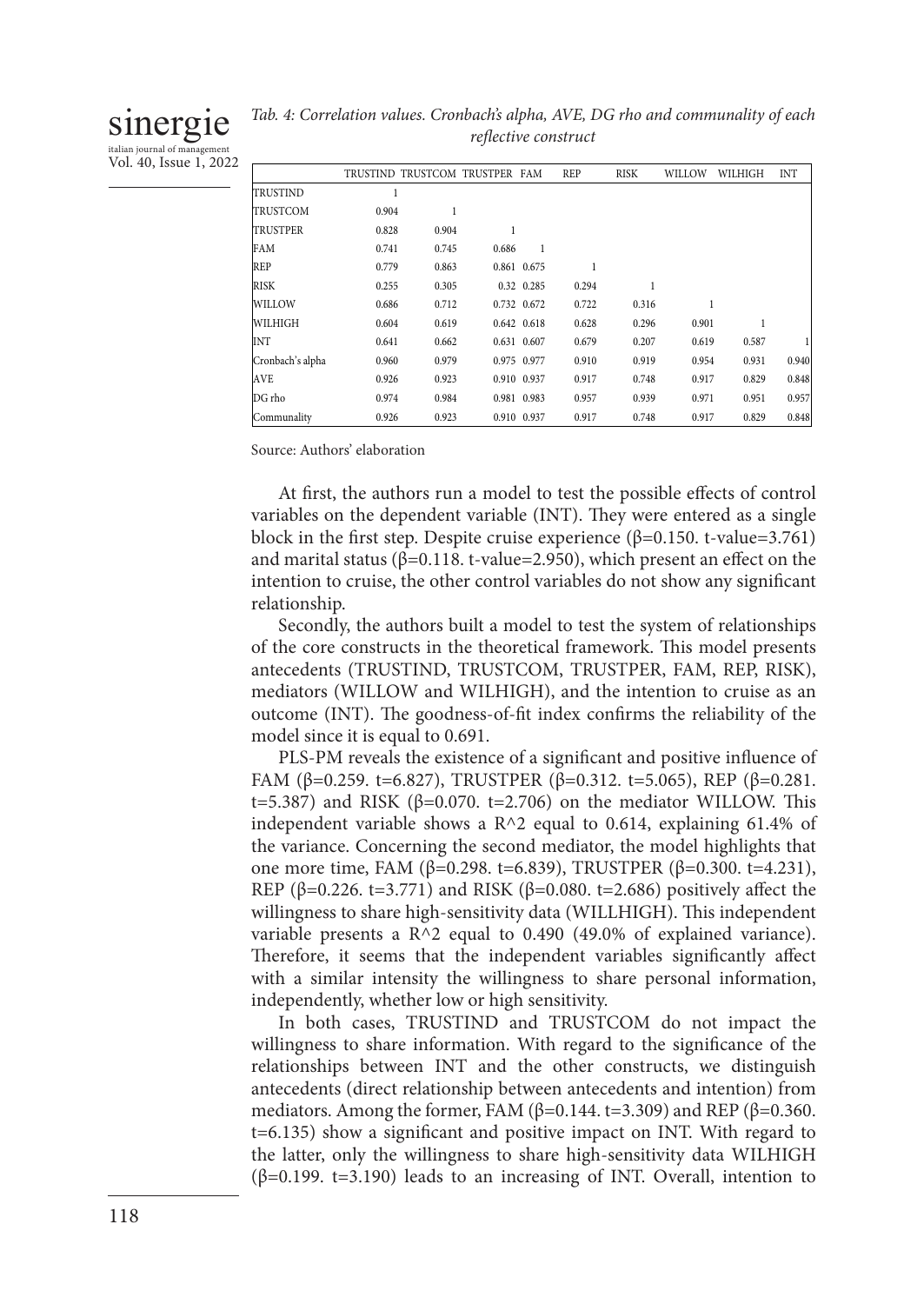cruise explains 53.2% of the variance. It is interesting that the direct impact **Lara Penco Giorgia Profumo**  of REP on INT is higher than the impact of the mediator (willingness to share high-sensitivity data).

The drivers of the intention to cruise during the Covid-19 pandemic: the role of the willingness to share personal information

| Relationships                   | Estimate   | Standarderror | t-value  | p-value | H                              |
|---------------------------------|------------|---------------|----------|---------|--------------------------------|
| $TRUSTIND \rightarrow INT$      | 0.133      | 0.065         | 2.038    | 0.042   | H <sub>1</sub> a not confirmed |
| $TRUSTCOM \rightarrow INT$      | 0.084      | 0.088         | 0.948    | 0.343   | H <sub>1</sub> b not confirmed |
| $TRUSTPER \rightarrow INT$      | $-0.085$   | 0.069         | $-1.223$ | 0.222   | H1c not confirmed              |
| $FAM \rightarrow INT$           | $0.144**$  | 0.043         | 3.309    | 0.001   | H <sub>2</sub> confirmed       |
| $REP \rightarrow INT$           | $0.360***$ | 0.059         | 6.135    | 0.000   | H <sub>3</sub> confirmed       |
| $RISK \rightarrow INT$          | $-0.032$   | 0.029         | $-1.129$ | 0.259   | H <sub>4</sub> not confirmed   |
| $TRUSTIND \rightarrow WILLOW$   | 0.125      | 0.059         | 2.123    | 0.034   | H5a not confirmed              |
| $TRUSTCOM \rightarrow WILLOW$   | $-0.139$   | 0.080         | $-1.746$ | 0.081   | H5b not confirmed              |
| $TRUSTPER \rightarrow WILLOW$   | $0.312***$ | 0.062         | 5.065    | 0.000   | H5c confirmed                  |
| $FAM \rightarrow WILLOW$        | $0.259***$ | 0.038         | 6.827    | 0.000   | H6 confirmed                   |
| $REP \rightarrow WILLOW$        | $0.281***$ | 0.052         | 5.387    | 0.000   | H7 confirmed                   |
| $RISK \rightarrow WILLOW$       | $0.070*$   | 0.026         | 2.706    | 0.007   | H8 confirmed                   |
| $TRUSTIND \rightarrow WILLHIGH$ | 0.127      | 0.068         | 1.884    | 0.060   | H9a not confirmed              |
| $TRUSTCOM \rightarrow WILLHIGH$ | $-0.208$   | 0.092         | $-2.273$ | 0.023   | H9b not confirmed              |
| $TRUSTPER \rightarrow WILLHIGH$ | $0.300***$ | 0.071         | 4.231    | 0.000   | H9c confirmed                  |
| $FAM \rightarrow WILHIGH$       | $0.298***$ | 0.044         | 6.839    | 0.000   | H10 confirmed                  |
| $REP \rightarrow WILHIGH$       | $0.226***$ | 0.060         | 3.771    | 0.000   | H11 confirmed                  |
| $RISK \rightarrow WILLHIGH$     | $0.080*$   | 0.030         | 2.686    | 0.007   | H12 confirmed                  |
| $WILLOW \rightarrow INT$        | 0.005      | 0.072         | 0.068    | 0.946   | H13 not confirmed              |
| $WILHIGH \rightarrow INT$       | $0.199**$  | 0.062         | 3.190    | 0.001   | H14 confirmed                  |
|                                 |            |               |          |         |                                |

|  |  | Tab. 5: PLS-PM results |  |
|--|--|------------------------|--|
|--|--|------------------------|--|

\*\*\* p-value < 0.001; \*\* p-value < 0.005; \* p-value < 0.01

TRUSTIND=trust industry, FAM=familiarity, TRUSTCOM=trust company, TRUSTPER=personal trust, REP=reputation, RISK=risk, INT=intention, WILLOW=willingness to share low-sensitivity data, WILHIGH=willingness to share high-sensitivity data.

Source: Authors' elaboration

The results highlight the important role of corporate reputation and familiarity in the decision-making process of cruisers in the Covid-19 era. Familiarity positively affects the intention to cruise (H2 is then supported). If consumers are familiar with cruises, they will probably know the cruise environment and the companies, and the fact that they will take care of the health of passengers, leading them to discount or minimize the negative impact of a critical event (Cleeren *et al.*, 2008) such as the Covid-19 pandemic.

From the personal interviews it emerged that those who are familiar with cruises usually belong to communities to whom they can refer if they want to know something important regarding the decision-making process (*"…I already knew what I could expect from the cruise package in the Covid-19 period and how the health protocols looked like. I was happy"*).

As already found in previous studies (Castaldo *et al.*, 2021), a positive prior corporate reputation positively impacts the intention to take a cruise in the future, supporting H3. In particular, it seems to reduce the risk perception, supporting consumers' confidence in a cruise company and its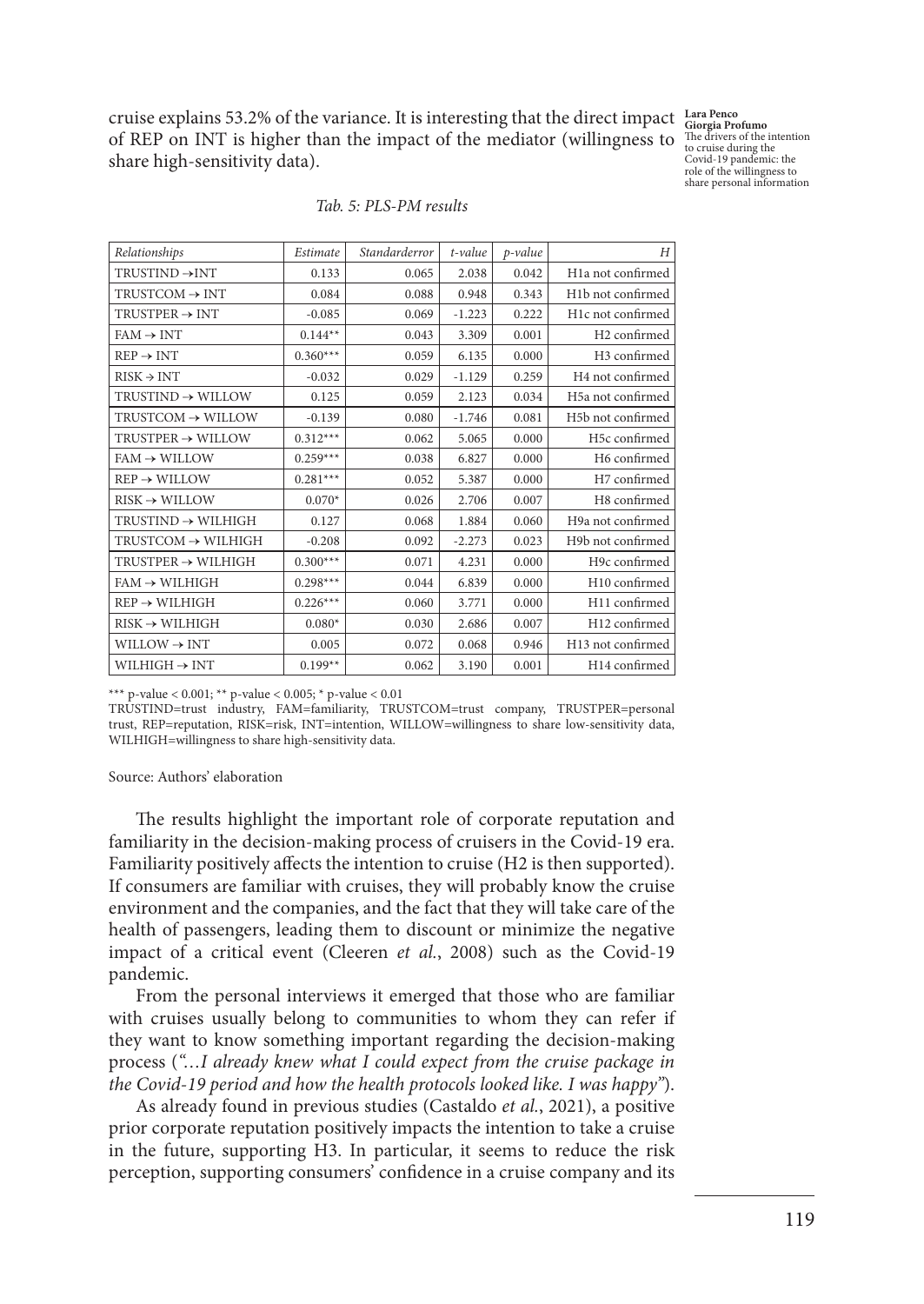# Sinergie

italian journal of management<br>Vol. 40, Issue 1, 2022 I know that XXX respects the protocols...Now this profile is a prerequisite of services. This result has been confirmed by the personal interviews: "*…the reputation of XXX is high, so I think that I will cruise next spring with XXX. the cruise company reputation*".

> In contrast, none of the three levels of the trust concept seem to influence consumers' intention to cruise in the future (H1a, b, c are not supported). This result does not follow previous studies on this issue, which have found trust, especially in the company, as a positive important predictor of the intention to cruise (Castaldo *et al.*, 2021; Laroche *et al.*, 2004). Since trust is triggered by risk, being a mitigating force capable of generating certainty in risky situations, the present situation of the pandemic, after the massive vaccination campaign, is probably considered less risky than before. This reason could also explain the non-significance of the relation between the perceived health risk and the intention to cruise, even with the correct negative sign (H4 is not supported) and this also emerged during the personal interviews (*"Now cruises are less risky than other types of vacations!"*). This result is, in fact, not coherent with previous literature, which reported a negative relation between the perception of risk and the intention to take a cruise (Castaldo *et al.*, 2021; Holland *et al.*, 2021). During the studies made in the first period of the pandemic, the risk related to the possibility of being quarantined in a cabin for the duration of the trip, or the cruise being terminated should there be an outbreak on that ship or region the cruise is visiting, together with the fear of catching Covid-19, added uncertainty to the decision to cruise, thus reducing the intention to do so. In the present period in which the vaccination campaigns have increased in most countries, this perceived risk has probably become lower.

> This aspect has been confirmed by the personal interviews. The massive vaccination campaigns around the world, together with the information collected from the companies and other cruisers, seem to have diminished the perception of health risk (*"We are vaccinated with the booster, so we weren't worried. On the cruise the sanitary controls were heavy, but we felt safe, even if we lost the entertainment spirit of the cruise"*).

> As regards the mediating role of the willingness to share information, trust in the personnel of the cruise company has a positive influence on consumers' willingness to share low- and high-sensitivity information (H5c and H9c are supported). As the personnel are in charge of handling all the information, if consumers trust them, they are more willing to disclose personal data. Trust in the cruise industry and trust in the cruise company do not present such influence, probably because the industry and the company as a whole are not perceived as those who collect and process the personal information (H5a, b and H9a, b are not supported).

> Familiarity and corporate reputation also present a positive relationship with consumers' willingness to share both low- and high-sensitivity information (H6, H7, H10 and H11 are accepted). It seems that the more consumers are familiar with the cruise environment and the more they consider the reputation of the cruise company, the more they rely on the procedures for handling the information and the privacy matters that are related to it. Also, the level of perceived risk seems to positively influence,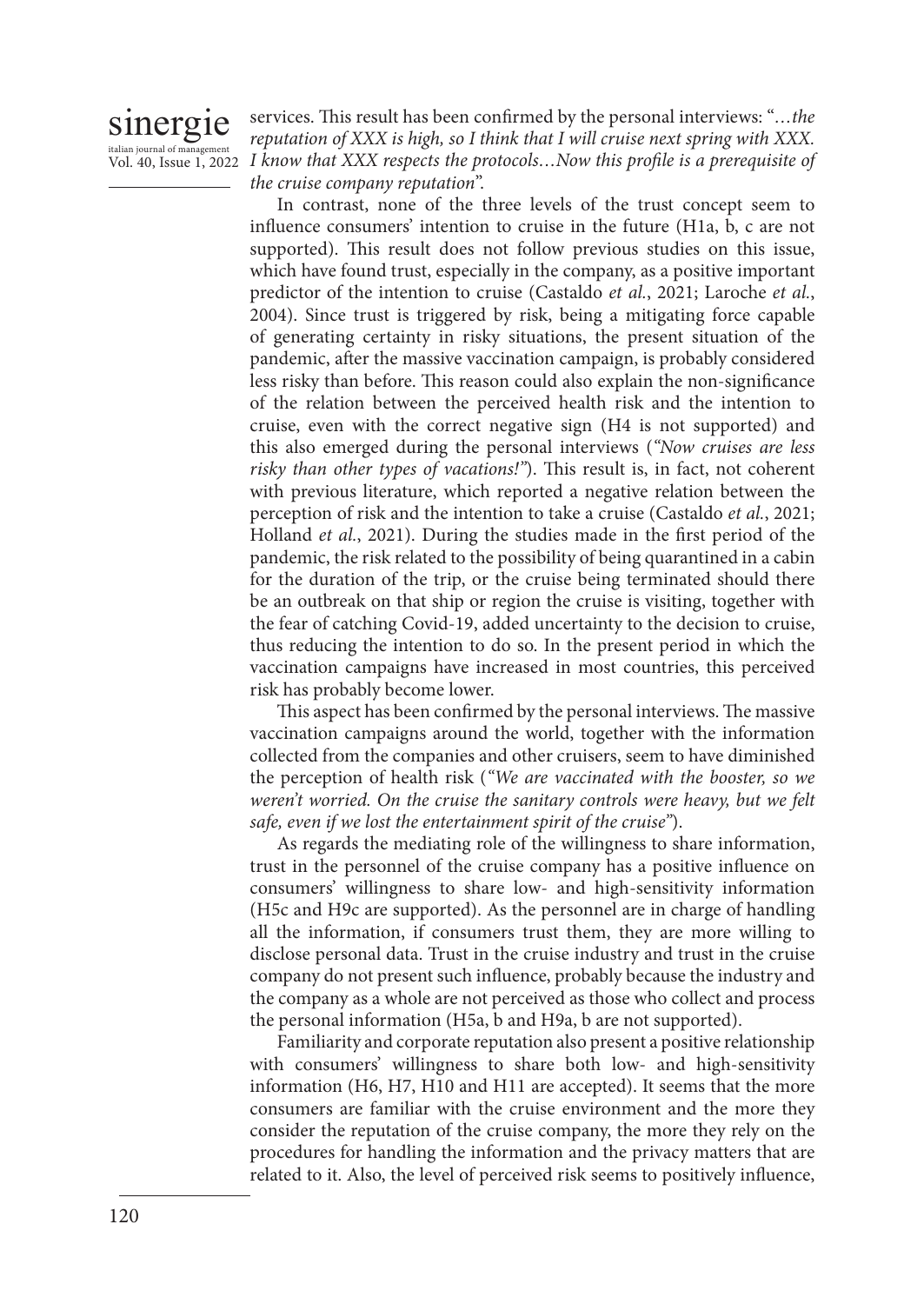even at a lower level, the willingness to share information. Consumers **Lara Penco**  that are more sensitive to health risks are willing to share their personal information if the use of that information is related to the protection of Covid-19 pandemic: the their health (H8 and H12 are accepted).

Finally, we found a significant positive impact of the willingness to share high-sensitivity information on the intention to cruise (H14 is supported), which is necessary to support the hypothesis regarding the indirect impact of the antecedents, trust in the personnel, familiarity, corporate reputation and perceived health risk, on the intention to cruise by means of the willingness to share personal information. We, instead, failed to find the mediating role of the willingness to share low sensitivity information (H13 is not supported). In the Covid-19 era, the role of high-sensitivity information, such as medical data, seems far more important than other types of information. From the personal interviews it emerged that cruisers are more than willing to share their health data, as it is considered an obliged action that keeps the entire the cruise environment safe (*"…I was happy to release my health information, as I knew that it was important for the health of all the other passengers"*).

# **5. Conclusions**

This study scrutinizes the impact of multilayer trust, corporate reputation, familiarity and risk perception on the intention to cruise. Moreover, considering that during the Covid-19 era the participation in a cruise trip is strictly connected to the willingness to share personal information, this study explores whether the willingness to share low- and high-sensitivity information has a mediating role between such antecedents and the intention to cruise.

This study provides theoretical and practical implications. In terms of theoretical implications, this study overcomes several research gaps. Firstly, pandemic events (e.g. SARS, bird flu, Ebola) have been studied in crisis management and tourism literature, but there is only a rather limited specific focus on the cruise industry (Liu and Pennington-Gray, 2017; Mileski, *et al.*, 2014), especially regarding the analysis of such events' consequences for consumers and companies (Castaldo *et al.* 2021; Liu-Lastres *et al.*, 2019). From an academic perspective, the study also expands tourism management studies by analysing the antecedents of the future cruise decisions during the pandemic era and the mediating role of the willingness to share information. Our contribution reinforces the role of a cruise line's reputation during a crisis and underlines that the construct is a useful tool for decreasing a critical event's negative pressure on the intention to cruise (Castaldo *et al.*, 2021; Coombs and Holladay, 2002; Penco *et al.*, 2019; Siomkos and Kurzbard, 1994). Moreover, the study enriches tourism management literature focused on cruisers' familiarity, which seems to reinforce the intention to cruise in the Covid-19 era (Castaldo *et al.*, 2021). The multilayer trust, on the other hand, has no significant impact on the intention to cruise, such as the health risk perception (since the cruise is now considered one of the safest forms of holiday).

**Giorgia Profumo**  The drivers of the intention to cruise during the role of the willingness to share personal information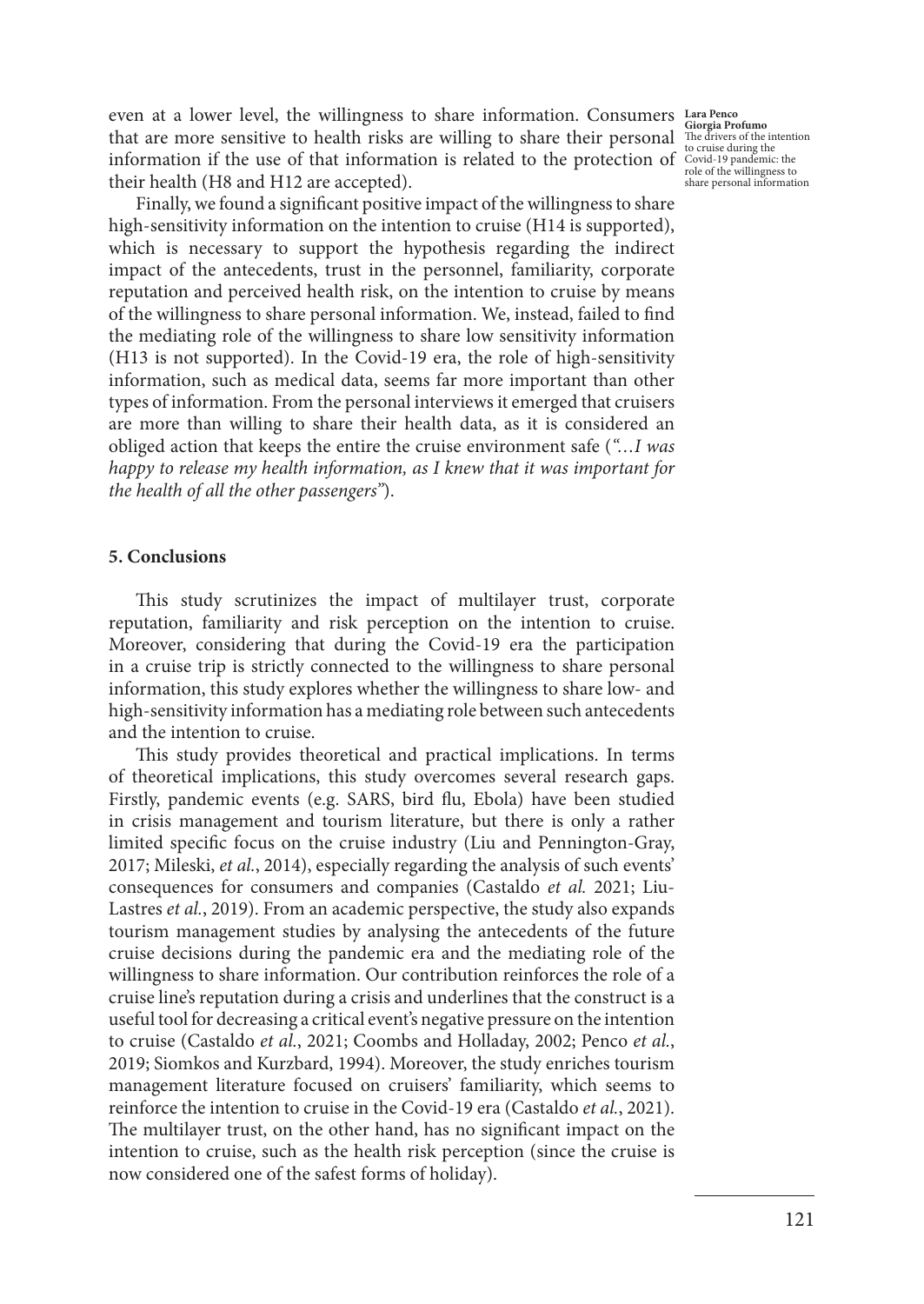# sinergie italian journal of managem Vol. 40, Issue 1, 2022

The original point is that the present analysis contributes to the theoretical understanding of the informative issues during the Covid-19 era. To the best of our knowledge, this is the first study aimed at understanding the relationship between the willingness to share information and future intentions to cruise during a crisis. During the Covid-19 pandemic, the results demonstrate that the willingness to share highly sensitive information mediates the relation between different factors, corporate reputation, familiarity, perceived health risk and trust in the personnel, and the intention to cruise. Of great interest is that trust in the personnel is the most powerful factor influencing the willingness to share information, demonstrating how the relevance of the personnel-consumer relationship can reduce the barriers to disclosing personal information.

Moreover, this research has significant managerial implications. It is well known that intention to cruise is the first driver for the recovery after a critical event (Penco *et al.*, 2019; Soular and Petrick, 2016) and this study helps managers understand Covid-19's impact on cruisers' intention to cruise by, for example, enabling cruise line managers to minimize this impact on their companies. As cruising is associated with the problem of sharing information, which is considered the only way to access several services and amenities, our results may be used for understanding what are the factors that may impact on such willingness.

In particular, the attitude to disclose information depends on the company's reputation and trust in the personnel, together with familiarity. Thus, cruise lines need to invest in communication aimed at enhancing their reputation which positively impacts on the willingness to share information and on intention to cruise.

Considering that the personnel is responsible for implementing a number of health and safety procedures in order to reduce the chances of Covid-19 spreading on a ship, it is important to gain the consumers' trust and to invest in the consumer-personnel relationship from a service management perspective.

Despite the importance of the empirical results and practical implications, this study presents some inherent limitations that might be challenged in future research. Firstly, the empirical study focused only on Italian respondents. While the Italian market has been an important experimentation field for the Covid-19 measures, further studies are needed to extend the sample of cruisers by including participants from other countries.

Secondly, the data collection method was Internet-based and oneshot. Future studies should include a longitudinal observation, aimed at investigating the cruisers' attitude towards the disclosure of personal information and cruise intention along with the evolution of the sanitary data about the infections. Data collected for this study illustrate people's attitude towards the willingness to share information and intention to cruise during the present Covid-19 outbreak, without any comparison with previous scenarios without pandemic situations. Experimental research could help enhance the research's validity, stimulating the comparison of different situations. Finally, this study focused only on the demand side and does not analyse corporate communication's role in shaping consumers'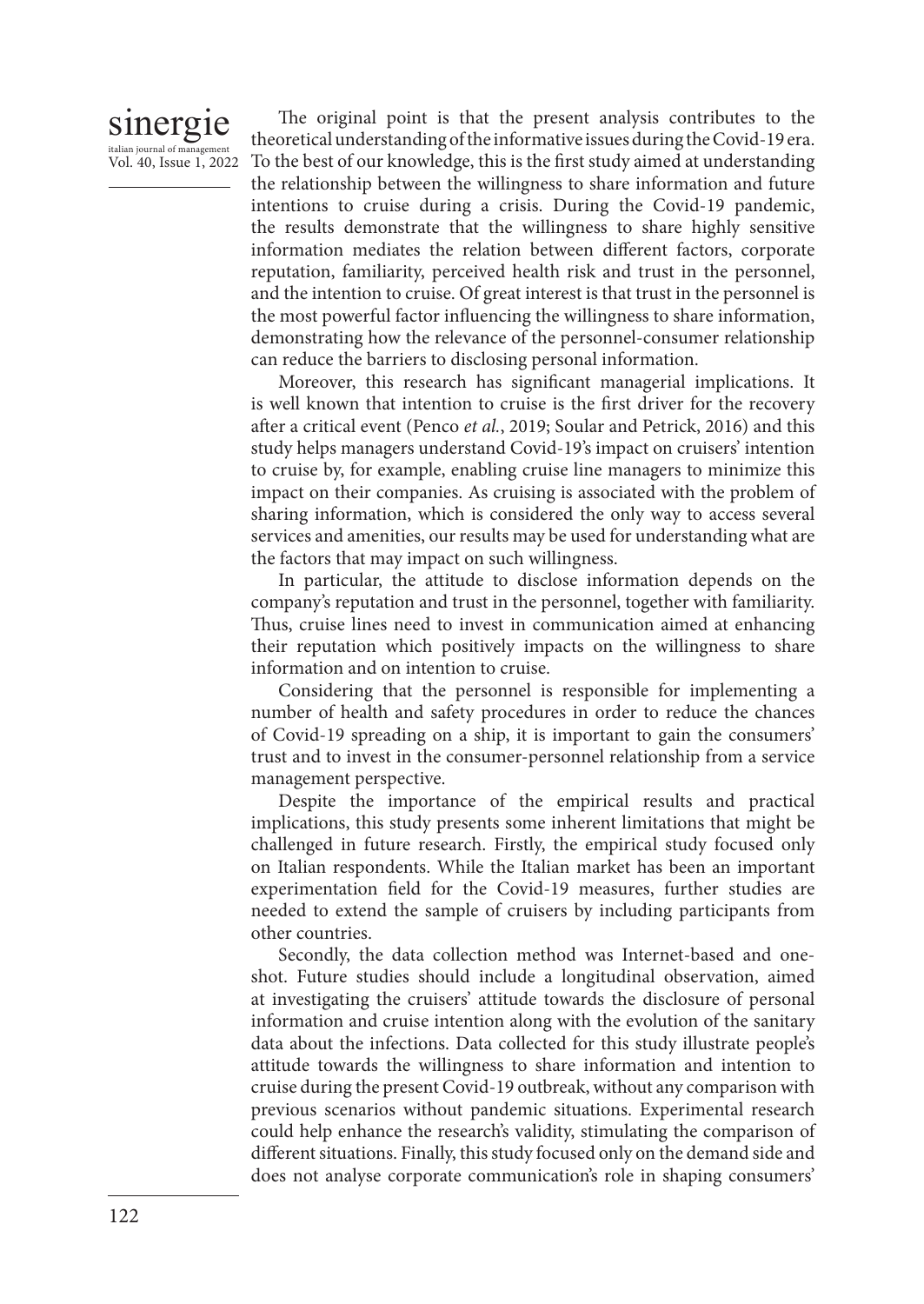attitude towards the willingness to share personal information and the **Lara Penco Giorgia Profumo**  intention to cruise.

The drivers of the intention to cruise during the Covid-19 pandemic: the role of the willingness to share personal information

# **References**

- AGUIRRE E., MAHR D., GREWAL D., DE RUYTER K., WETZELS M. (2015), "Unraveling the personalization paradox: The effect of information collection and trust-building strategies on online advertisement effectiveness", *Journal of Retailing*, vol. 91, n. 1, pp. 34-49.
- AIELLO G., DONVITO R., ACUTI D., GRAZZINI L., MAZZOLI V., VANNUCCI V., VIGLIA G. (2020), "Customers' willingness to disclose personal information throughout the customer purchase journey in retailing: The role of perceived warmth", *Journal of Retailing,* vol. 96, n. 4, pp. 490-506.
- ALBA J.W., HUTCHINSON J.W. (1987), "Dimensions of consumer expertise", *Journal of Consumer Research*, vol. 13, n. 4, pp- 411-454.
- AMEEN N., HOSANY S., PAUL J. (2022), "The personalisation-privacy paradox: Consumer interaction with smart technologies and shopping mall loyalty", *Computers in Human Behavior,* vol. 126, pp. 106976.
- BALOGLU S. (2001), "Image variations of Turkey by familiarity index: Informational and experiential dimensions", *Tourism Management,* vol. 22, n. 2, pp. 127-133.
- BART Y., SHANKAR V., SULTAN F., URBAN G.L. (2005), "Are the drivers and role of online trust the same for all web sites and consumers? A large-scale exploratory empirical study", *Journal of Marketing,* vol. 69, n. 4, pp. 133- 152.
- BEKE F.T., EGGERS F., VERHOEF P.C., WIERINGA J.E. (2021), "Consumers' Privacy Calculus: The PRICAL Index Development and Validation", *International Journal of Research in Marketing,* vol. 39, n.1, pp. 20-41.
- BELANCHE D., CASALÓ L.V., FLAVIÁN C., SCHEPERS J. (2014), "Trust transfer in the continued usage of public e-services", *Information and Management,*  vol. 51, n. 6, pp. 627-640.
- BELLE N., CANTARELLI P., BATTAGLIO R.P. (2021), "To consent, or not to consent? The publicness effect on citizens' willingness to grant access to personal data in the face of a health crisis", *Journal of European Public Policy,* vol. 28, n. 5, pp. 782-800.
- BOWEN C., FIDGEON P., PAGE S.J. (2014), "Maritime tourism and terrorism: customer perceptions of the potential terrorist threat to cruise shipping", *Current Issues in Tourism*, vol. 17, n. 7, pp. 610-639.
- BROUTSOU A., FITSILIS P. (2012), "Online trust: the influence of perceived company's reputation on consumers' trust and the effects of trust on intention for online transactions", *Journal of Service Science and Management,* vol. 5, n. 4, pp. 365.
- CASTALDO S. (2007), *Trust in Market Relationships*, Edward Elgar Publishing, Cheltenham (UK).
- CASTALDO S., PENCO L., PROFUMO G. (2021), "Cruising in the COVID-19 pandemic era: Does perceived crowding really matter?", *International Journal of Contemporary Hospitality Management,* vol. 33, n. 8, pp. 2586- 2612.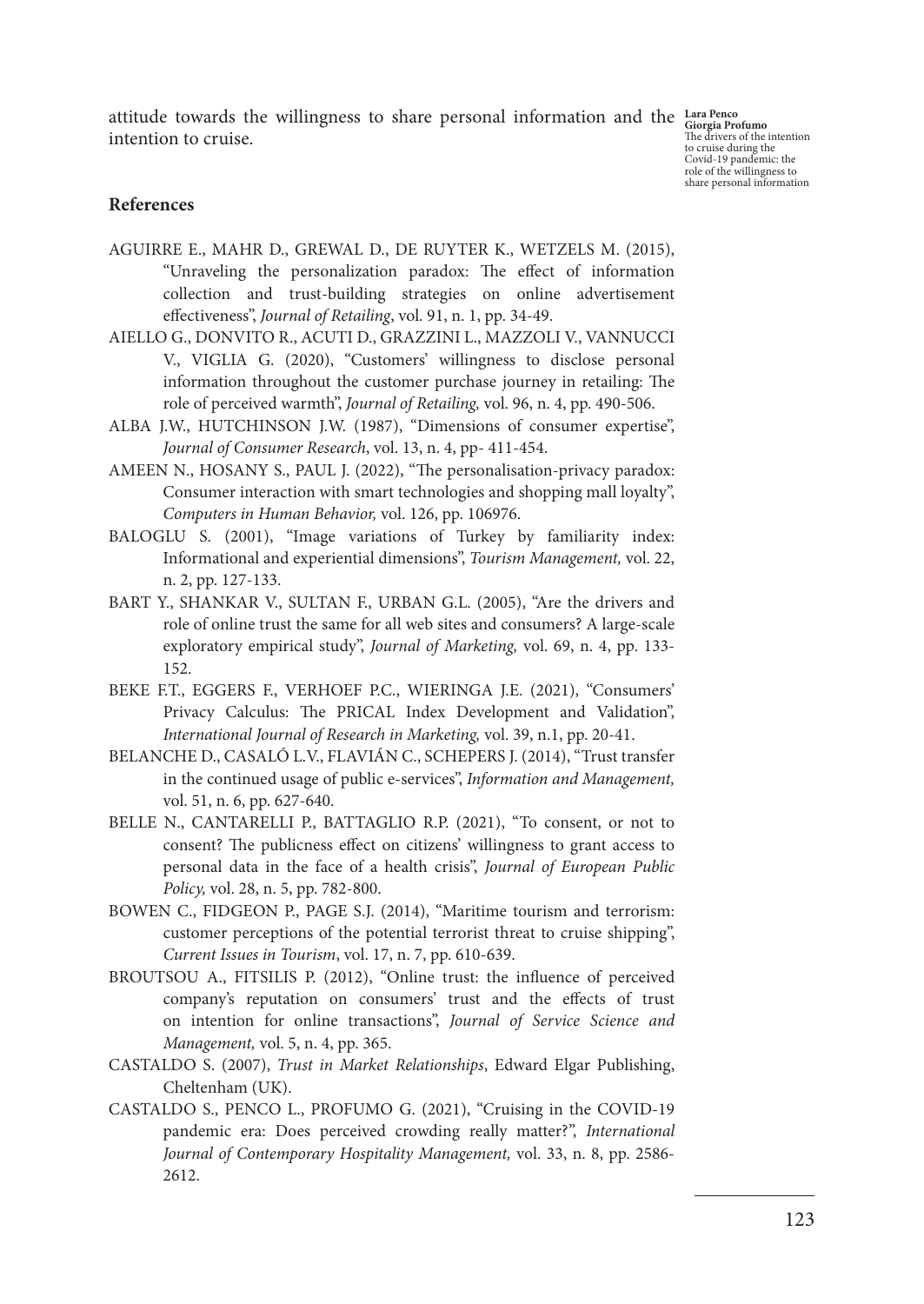# sinergie italian journal of manage

Vol. 40, Issue 1, 2022

- CHEN X., SUN M., WU D., SONG X.Y. (2019), "Information-sharing behavior on WeChat moments: The role of anonymity, familiarity, and intrinsic motivation", *Frontiers in Psychology*, vol. 10, article 2540, pp. 1-15.
- CLEEREN K., DEKIMPE M.G., HELSEN K. (2008), "Weathering product-harm crises", *Journal of the Academy of Marketing Science*, vol. 36, n. 2, pp. 262- 270.
- COLEMAN J.S. (1990), *Foundation of Social Theory*, Harvard University Press, Cambridge, MA.
- COOMBS W.T., HOLLADAY S.J. (2002), "Helping crisis managers protect reputational assets: Initial tests of the situational crisis communication theory", *Management Communication Quarterly,* vol. 16, n. 2, pp. 165-186.
- COOMBS W.T., HOLLADAY S. (2012), "Faith-holders as crisis managers: the Costa-Concordia rhetorical arena on Facebook" In Conference Paper, *Euprera 2012 Congress,* Istanbul, September 20 (Vol. 22).
- CULNAN M.J., ARMSTRONG P.K. (1999), "Information privacy concerns, procedural fairness, and impersonal trust: An empirical investigation", *Organization Science,* vol. 10, n. 1, pp. 104-115.
- DINEV T., HART P. (2006), "Privacy concerns and levels of information exchange: An empirical investigation of intended e-services use", *E-Service,* vol. 4, n. 3, pp. 25-60.
- FARRELL A.M. (2010), "Insufficient discriminant validity: A comment on Bove, Pervan, Beatty, and Shiu (2009)", *Journal of Business Research*, vol. 63, n. 3, pp. 324-327.
- FORGAS-COLL S., PALAU-SAUMELL R., SÁNCHEZ-GARCÍA J., CAPLLIURE-GINER E.M. (2014), "The role of trust in cruise passenger behavioral intentions: The moderating effects of the cruise line brand", *Management Decision,* vol. 52, n. 8, pp. 1346-1367.
- FRIDGEN J.D. (1987), "Use of cognitive maps to determine perceived tourism regions", *Leisure Sciences,* vol. 9, n. 2, pp. 101-117.
- GEFEN D., PAVLOU P.A. (2012), "The boundaries of trust and risk: The quadratic moderating role of institutional structures", *Information Systems Research,* vol. 23(3-part-2), pp. 940-959.
- GERLACH J., WIDJAJA T., BUXMANN P. (2015), "Handle with care: How online social network providers' privacy policies impact users' information sharing behavior", *The Journal of Strategic Information Systems*, vol. 24, n. 1, pp. 33-43.
- GÖSSLING S., SCOTT D., HALL C.M. (2020), "Pandemics, tourism and global change: a rapid assessment of COVID-19", *Journal of Sustainable Tourism*, vol. 29, n. 1, pp. 1-20.
- GRAEFF T.R. (2007), "Reducing uninformed responses: The effects of product‐ class familiarity and measuring brand knowledge on surveys", *Psychology and Marketing*, vol. 24, n. 8, pp. 681-702.
- GROSSO M., CASTALDO S., LI H.A., LARIVIÈRE B. (2020), "What information do shoppers share? The effect of personnel-, retailer-, and country-trust on willingness to share information", *Journal of Retailing,* vol. 96, n. 4, pp. 524-547.
- GUENZI P., JOHNSON M.D., CASTALDO S. (2009), "A comprehensive model of customer trust in two retail stores", *Journal of Service Management*, vol. 20, n. 3, pp. 290-316.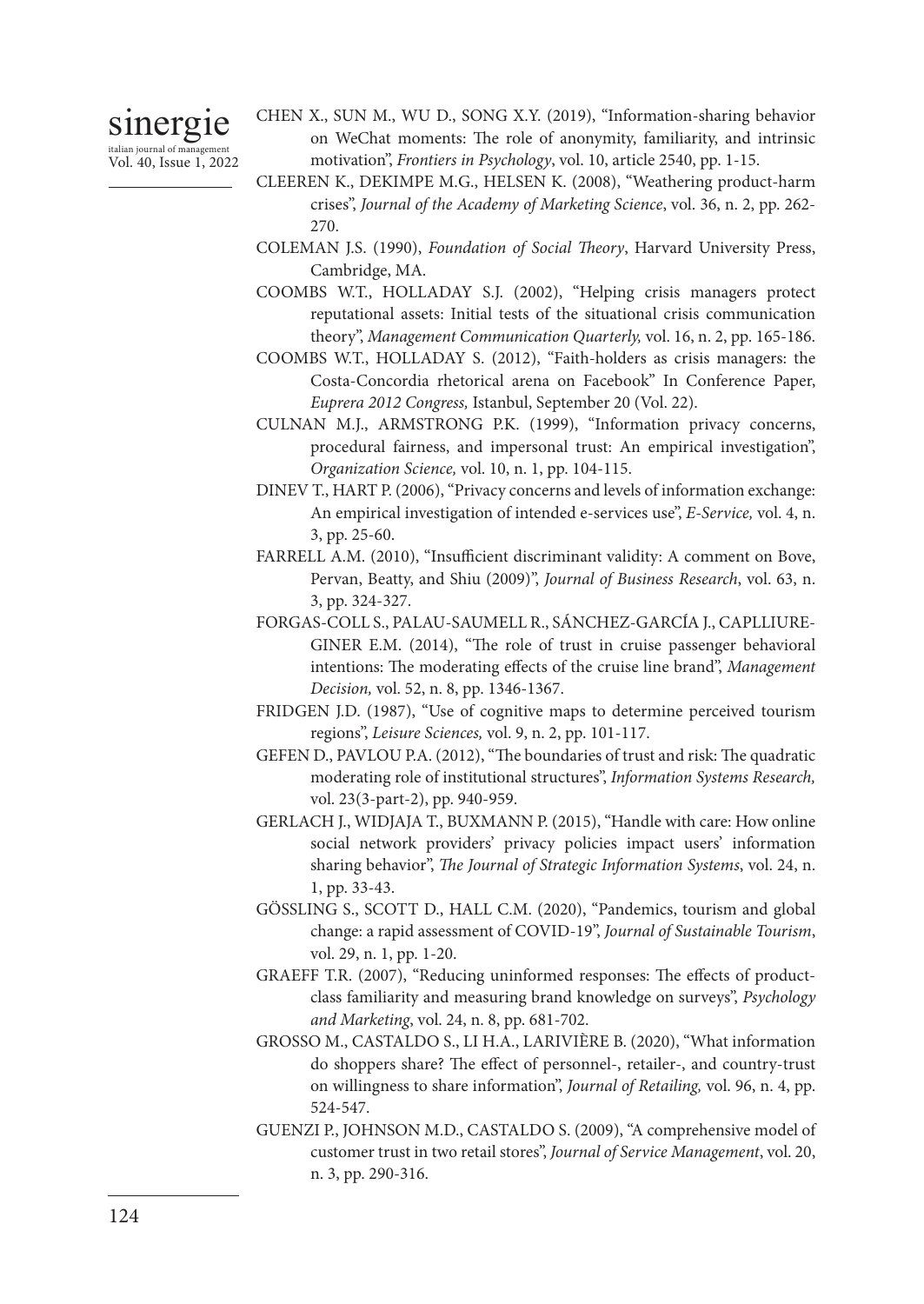**Giorgia Profumo**  The drivers of the intention to cruise during the Covid-19 pandemic: the role of the willingness to share personal information

- HA H.Y., PERKS H. (2005), "Effects of consumer perceptions of brand experience **Lara Penco**  on the web: Brand familiarity, satisfaction and brand trust", *Journal of Consumer Behaviour: An International Research Review,* vol. 4, n. 6, pp. 438-452.
- HAHM J.J., SEVERT K. (2018), "Importance of destination marketing on image and familiarity", *Journal of Hospitality and Tourism Insights,* vol. 1, n. 1, pp. 37-53.
- HENTHORNE T.L., GEORGE B.P., SMITH W.C. (2013), "Risk perception and buying behavior: An examination of some relationships in the context of cruise tourism in Jamaica", *International Journal of Hospitality and Tourism Administration,* vol. 14, n. 1, pp. 66-86.
- HOLLAND J., MAZZAROL T., SOUTAR G.N., TAPSALL S., ELLIOTT W.A. (2021), "Cruising through a pandemic: The impact of COVID-19 on intentions to cruise", *Transportation Research Interdisciplinary Perspectives*, vol. 9, 100328.
- HUNG K., PETRICK J.F. (2011), "Why do you cruise? Exploring the motivations for taking cruise holidays, and the construction of a cruising motivation scale!", *Tourism Management*, vol. 32, n. 2, pp. 386-393.
- HUNG S.Y., DURCIKOVA A., LAI H.M., LIN W.M. (2011), "The influence of intrinsic and extrinsic motivation on individuals' knowledge sharing behaviour", *International Journal of Human-computer Studies,* vol. 69, n. 6, pp. 415-427.
- JIN Y. (2010), "Making sense sensibly in crisis communication: How publics' crisis appraisals influence their negative emotions, coping strategy preferences, and crisis response acceptance", *Communication Research*, vol. 37, n. 4, pp. 522-552.
- JOHNSON-GEORGE C., SWAP W.C. (1982), "Measurement of specific interpersonal trust: Construction and validation of a scale to assess trust in a specific other", *Journal of Personality and Social Psychology*, vol. 43, n. 6, pp. 1306.
- JONAS A., MANSFELD Y., PAZ S., POTASMAN I. (2011), "Determinants of health risk perception among low-risk-taking tourists traveling to developing countries", *Journal of Travel Research,* vol. 50, n. 1, pp. 87-99.
- KAPTEIN M., NASS C., PARVINEN P., MARKOPOULOS P. (2013, January), "Nice to know you: familiarity and influence in social networks", In 2*013 46th Hawaii International Conference on System Sciences* (pp. 2745-2752), IEEE.
- KEHR F., KOWATSCH T., WENTZEL D., FLEISCH E. (2015), "Blissfully ignorant: the effects of general privacy concerns, general institutional trust, and affect in the privacy calculus", *Information Systems Journal*, vol. 25, n. 6, pp. 607- 635.
- KEHR F., KOWATSCH T., WENTZEL D., FLEISCH E. (2015), "Blissfully ignorant: the effects of general privacy concerns, general institutional trust, and affect in the privacy calculus", *Information Systems Journal*, vol. 25, n. 6, pp. 607- 635.
- KEITH M.J., THOMPSON S.C., HALE J., LOWRY P.B., GREER C. (2013), "Information disclosure on mobile devices: Re-examining privacy calculus with actual user behaviour", *International Journal of Human-computer Studies,* vol. 71, n. 12, pp. 1163-1173.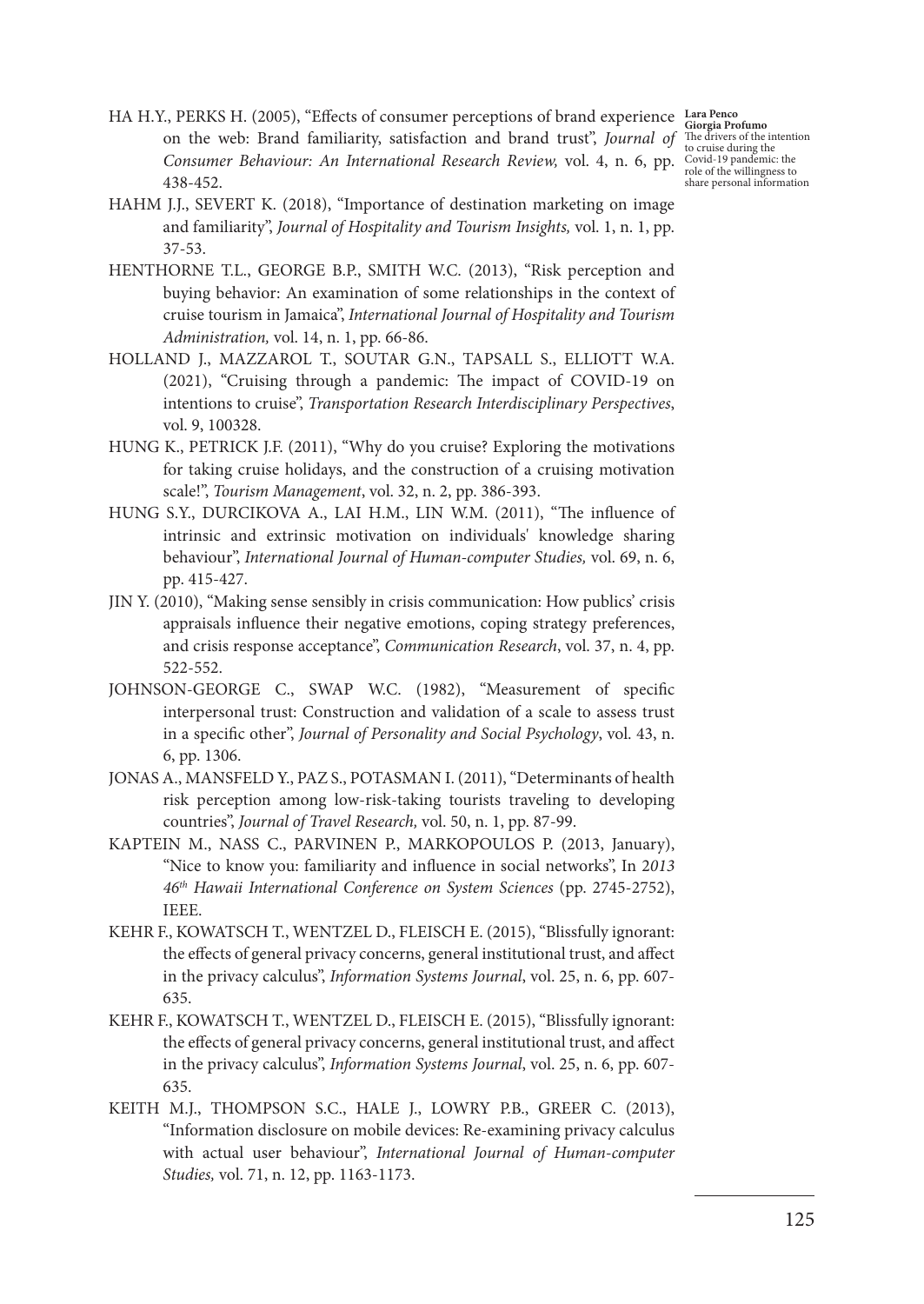# sinergie

italian journal of management Vol. 40, Issue 1, 2022

- KIM K.K., SANKAR P., WILSON M.D., HAYNES S.C. (2017), "Factors affecting willingness to share electronic health data among California consumers", *BMC medical Ethics,* vol. 18, n. 1, pp. 1-10.
- KOMIAK S.Y., BENBASAT I. (2006), "The effects of personalization and familiarity on trust and adoption of recommendation agents", *MIS Quarterly,* vol. 30, n. 4, pp. 941-960.
- KOZAK M., CROTTS J.C., LAW R. (2007), "The impact of the perception of risk on international travellers", *International Journal of Tourism Research,* vol. 9, n. 4, pp. 233-242.
- LAROCHE M., MCDOUGALL G.H., BERGERON J., YANG Z. (2004), "Exploring how intangibility affects perceived risk", *Journal of Service Research*, vol. 6, n. 4, pp- 373-389.
- LAUFER D., COOMBS W.T. (2006), "How should a company respond to a product harm crisis? The role of corporate reputation and consumer-based cues", *Business Horizons,* vol. 49, n. 5, pp. 379-385.
- LE T.H., ARCODIA C. (2018), "Risk perceptions on cruise ships among young people: Concepts, approaches and directions", *International Journal of Hospitality Management,* vol. 69, pp. 102-112.
- LEE C.H., CRANAGE D.A. (2011), "Personalisation-privacy paradox: The effects of personalisation and privacy assurance on customer responses to travel Web sites", *Tourism Management,* vol. 32, n. 5, pp. 987-994.
- LEÓN-BRAVO V., CANIATO F., CARIDI M. (2019), "Sustainability in multiple stages of the food supply chain in Italy: practices, performance and reputation", *Operations Management Research,* vol. 12, n. 1, pp-40-61.
- LEPPÄNIEMI M., KARJALUOTO H., SAARIJÄRVI H. (2017), "Customer perceived value, satisfaction, and loyalty: the role of willingness to share information", *The International Review of Retail, Distribution and Consumer Research,* vol. 27, n. 2, pp. 164-188.
- LI H., MENG S., TONG H. (2021), "How to control cruise ship disease risk? Inspiration from the research literature", *Marine Policy*, vol. 132, pp. 104652.
- LIN Y.C. (2013), "Evaluation of co‐branded hotels in the Taiwanese market: the role of brand familiarity and brand fit", *International Journal of Contemporary Hospitality Management,* vol. 25, n. 3, pp. 346-364.
- LIU B., PENNINGTON-GRAY L., KRIEGER J. (2016), "Tourism crisis management: Can the Extended Parallel Process Model be used to understand crisis responses in the cruise industry?", *Tourism Management*, vol. 55, pp. 310-321.
- LIU B.F., PENNINGTON-GRAY L. (2017), "Managing health-related crises in the cruise industry", in Dowling R.K., Weeden C. (Eds.), *Cruise Ship Tourism,*  2nd Edition, CABI, Wallingford, UK.
- LIU-LASTRES B., SCHROEDER A., PENNINGTON-GRAY L. (2019), "Cruise line customers' responses to risk and crisis communication messages: An application of the risk perception attitude framework", *Journal of Travel Research,* vol. 58, n. 5, pp. 849-865.
- LUHMANN N. (1979), *Trust and Power,* John Wiley & Sons, New York.
- MALLAPATY S. (2020), "What the cruise-ship outbreaks reveal about COVID-19", *Nature*, vol. 580, n. 7801, pp. 18-18.
- MARCUS A.A., GOODMAN R.S. (1991), "Victims and shareholders: The dilemmas of presenting corporate policy during a crisis", *Academy of Management Journal,* vol. 34, n. 2, pp. 281-305.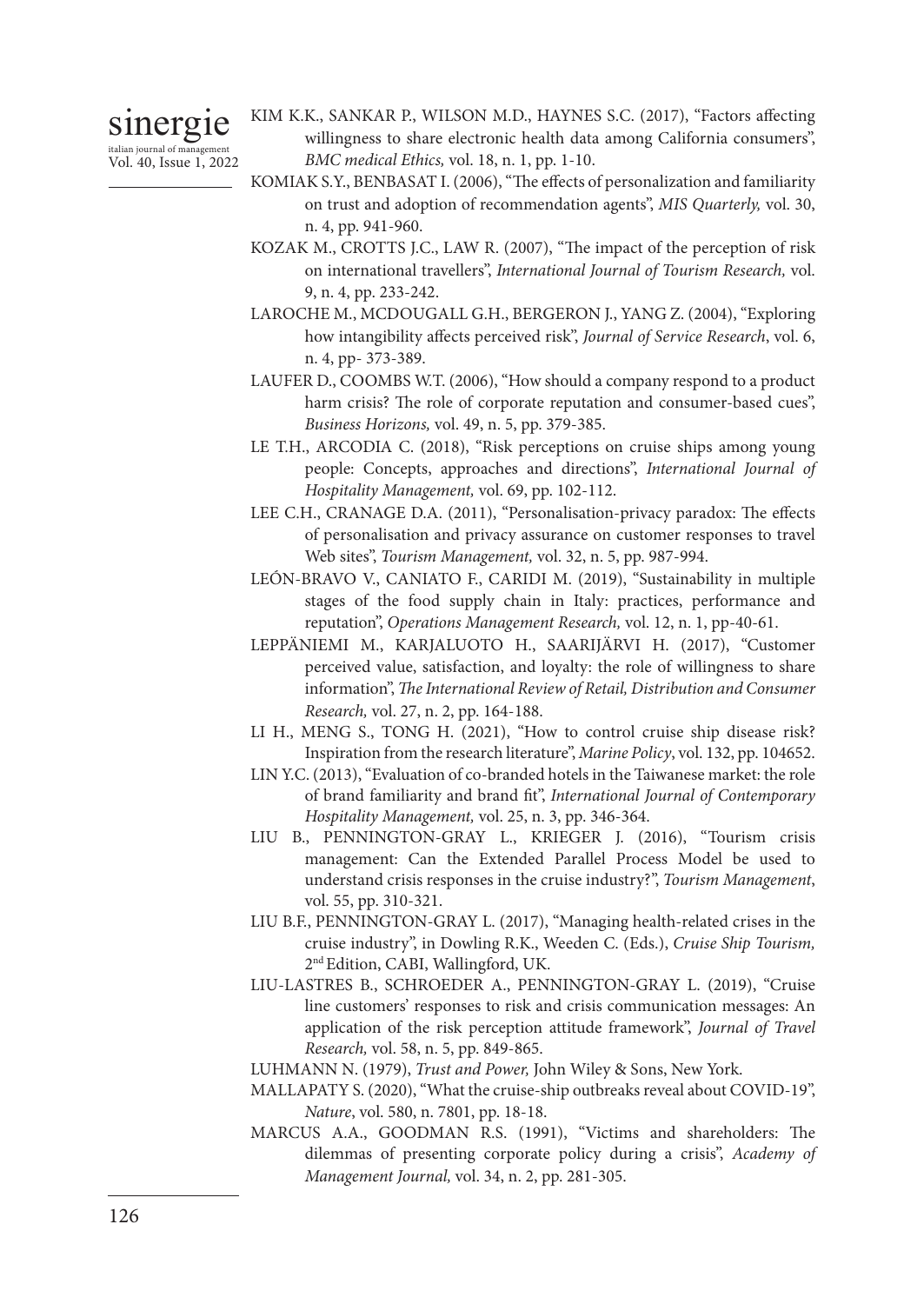MARKOS E., MILNE G.R., PELTIER J.W. (2017), "Information sensitivity and Liargle Pro willingness to provide continua: a comparative privacy study of the United States and Brazil", *Journal of Public Policy and Marketing*, vol. 36, n. 1, pp. 79-96.

**Giorgia Profumo**  The drivers of the intention to cruise during the Covid-19 pandemic: the role of the willingness to share personal information

- MARTIN K. (2018), "The penalty for privacy violations: How privacy violations impact trust online", *Journal of Business Research*, vol. 82, pp. 103-116.
- MCCOLE P., RAMSEY E., WILLIAMS J. (2010), "Trust considerations on attitudes towards online purchasing: The moderating effect of privacy and security concerns", *Journal of Business Research*, vol. 63, n. 9-10, pp. 1018-1024.
- MILESKI J.P., WANG G., BEACHAM IV L.L. (2014), "Understanding the causes of recent cruise ship mishaps and disasters", *Research in Transportation Business and Management,* vol. 13, pp. 65-70.
- MILMAN A., PIZAM A. (1995), "The role of awareness and familiarity with a destination: The central Florida case", *Journal of Travel Research,* vol. 33, n. 3, pp. 21-27.
- MISHRA A.K. (1996), "Organizational responses to crisis: The centrality of trust", in Kramer R.M., Tyler T.R. (eds), *Trust in Organizations: Frontiers of Theory and Research,* Sage, Thousand Oaks, CA. pp. 261-87.
- MIZRACHI I., FUCHS, G. (2016), "Should we cancel? An examination of risk handling in travel social media before visiting ebola-free destinations", *Journal of Hospitality and Tourism Managemen*t, vol. 28, pp. 59-65.
- NEPOMUCENO M.V., LAROCHE M., RICHARD M.O. (2014), "How to reduce perceived risk when buying online: The interactions between intangibility, product knowledge, brand familiarity, privacy and security concerns", *Journal of Retailing and Consumer Services*, vol. 21, n. 4, pp. 619-629.
- NOVELLI M., BURGESS L.G., JONES A., RITCHIE B.W. (2018), "No Ebola… still doomed-The Ebola-induced tourism crisis", *Annals of Tourism Research,*  vol. 70, pp. 76-87.
- NUNNALLY J.C. (1978), *Psychometric Theory,* McGraw-Hill, New York.
- PALLANT J.I., PALLANT J.L., SANDS S.J., FERRARO C.R., AFIFI E. (2022), "When and how consumers are willing to exchange data with retailers: An exploratory segmentation", *Journal of Retailing and Consumer Services,* vol. 64, pp. 102774.
- PARK J.Y., BACK R.M., BUFQUIN D., SHAPOVAL V. (2019), "Servicescape, positive affect, satisfaction and behavioral intentions: The moderating role of familiarity", *International Journal of Hospitality Management,* vol. 78, pp. 102-111.
- PARK J., LEE H., KIM C. (2014), "Corporate social responsibilities, consumer trust and corporate reputation: South Korean consumers' perspectives", *Journal of Business Research*, vol. 67, n. 3, pp. 295-302.
- PAVLOU P.A., GEFEN D. (2004), "Building effective online marketplaces with institution-based trust", *Information systems research*, vol. 15, n. 1, pp. 37- 59.
- PENCO L., PROFUMO G., REMONDINO M., BRUZZI C. (2019), "Critical events in the tourism industry: Factors affecting the future intention to take a cruise", *International Journal of Contemporary Hospitality Management,* vol. 31, n. 9, pp. 3547-3566.
- PETRICK J.F., LI X., PARK S.Y. (2007), "Cruise passengers' decision-making processes", *Journal of Travel and Tourism Marketing,* vol. 23, n. 1, pp. 1-14.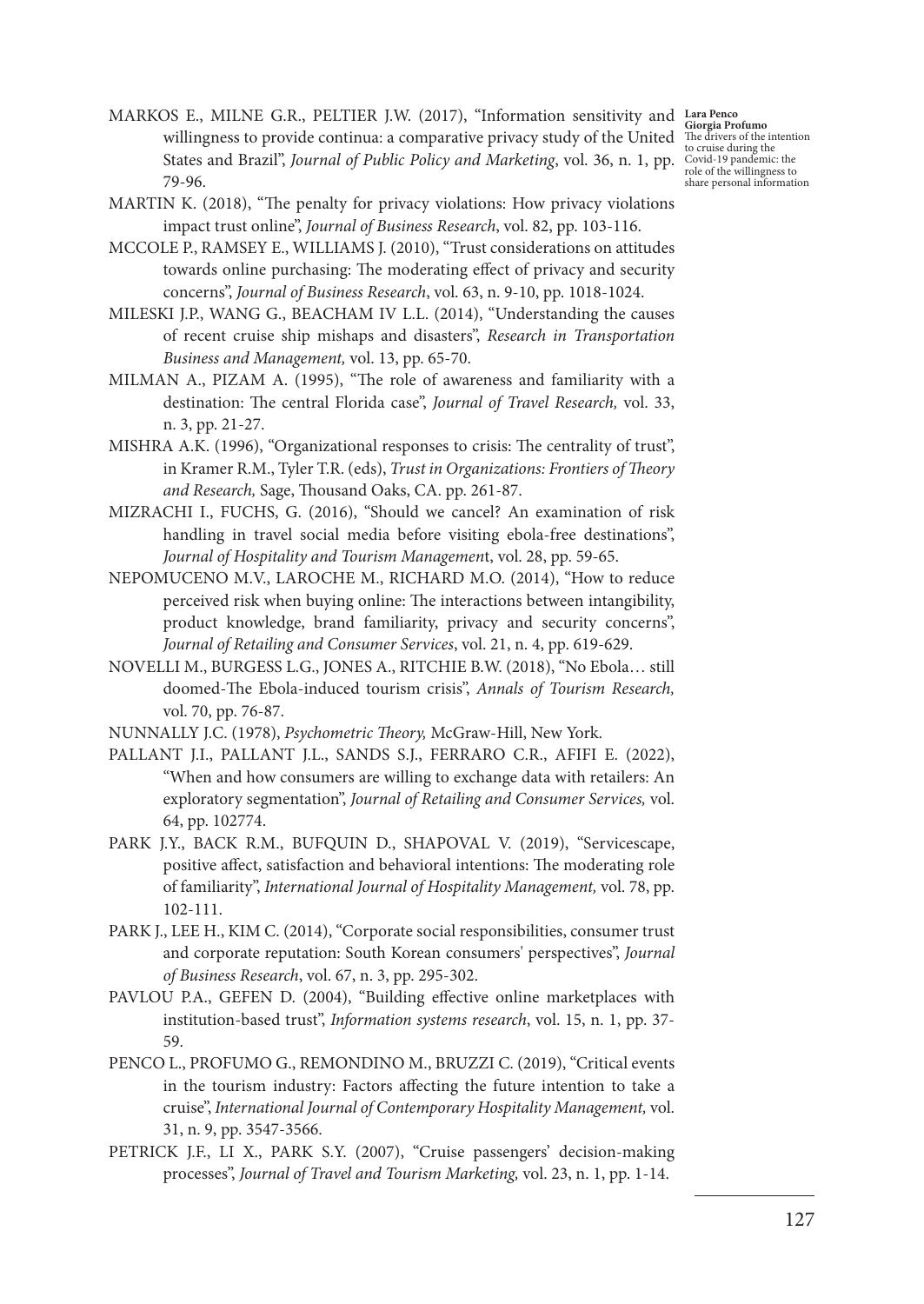sinergie

PETRICK J.F. (2011), "Segmenting cruise passengers with perceived reputation", *Journal of Hospitality and Tourism Management,* vol. 18, n. 1, pp. 48-53.

- italian journal of management<br>Vol. 40, Issue 1, 2022 PETRICK J.F., SIRAKAYA E. (2004), "Segmenting cruisers by loyalty", *Annals of Tourism Research,* vol. 31, n. 2, pp. 472-475.
	- PHELPS J.E., D'SOUZA G., NOWAK G.J. (2001), "Antecedents and consequences of consumer privacy concerns: An empirical investigation", *Journal of Interactive Marketing,* vol. 15, n. 4, pp. 2-17.
	- PLANGGER K., MONTECCHI M. (2020), "Thinking beyond privacy calculus: Investigating reactions to customer surveillance", *Journal of Interactive Marketing*, vol. 50, n. 1, pp. 32-44.
	- PREMAZZI K., CASTALDO S., GROSSO M., RAMAN P., BRUDVIG S., HOFACKER C.F. (2010), "Customer information sharing with e-vendors: The roles of incentives and trust", *International Journal of Electronic Commerce*, vol. 14, n. 3, pp. 63-91.
	- RADIC A., LUCK M., AL-ANSI A., CHUA B.L., SEELER S., HAN H. (2021), "Cruise ship dining experiencescape: The perspective of female cruise travelers in the midst of the COVID-19 pandemic", *International Journal of Hospitality Management*, vol. 95, pp. 102923.
	- ROTH-COHEN O., LAHAV T. (2021), "Cruising to nowhere: Covid-19 crisis discourse in cruise tourism Facebook groups", *Current Issues in Tourism*, in press, pp. 1-17.
	- RYSCHKA A.M., DOMKE-DAMONTE D.J., KEELS J.K., NAGEL R. (2016), "The effect of social media on reputation during a crisis event in the cruise line industry", *International Journal of Hospitality and Tourism Administration,*  vol. 17, n. 2, pp. 198-221.
	- SANCHEZ G., TRINCHERA L., RUSSOLILLO G. (2017), "Plspm: tools for partial least squares path modeling (PLS-PM)", *In R package version 0.4.9*.
	- SEO S., KIM O.Y., OH S., YUN N. (2013), "Influence of informational and experiential familiarity on image of local foods", *International Journal of Hospitality Management*, vol. 34, pp. 295-308.
	- SINGH J., SIRDESHMUKH D. (2000), "Agency and trust mechanisms in consumer satisfaction and loyalty judgments", *Journal of the Academy of Marketing Science*, vol. 28, n. 1, pp. 150-167.
	- SIOMKOS G.J. (1999), "On achieving exoneration after a product safety industrial crisis", *Journal of Business and Industrial Marketing,* vol. 14, n. 1, pp. 17-29.
	- SIOMKOS G.J., KURZBARD G. (1994), "The hidden crisis in product‐harm crisis management", *European Journal of Marketing,* vol. 28, n. 2, pp. 30-41.
	- SÖDERLUND M. (2002), "Customer familiarity and its effects on satisfaction and behavioral intentions", *Psychology and Marketing,* vol. 19, n. 10, pp. 861-879.
	- SOUIDEN N., PONS F. (2009), "Product recall crisis management: the impact on manufacturer's image, consumer loyalty and purchase intention", *Journal of Product and Brand Management,* vol. 18, n. 2, pp. 106-114.
	- SOULARD J., PETRICK J.F. (2016), "Messages in the bottle: Customers' reactions to expertise, blame, and compensation after a severe cruising crisis", *Tourism in Marine Environments*, vol. 11, n. 2-3, pp. 192-200
	- SUTANTO J., PALME E., TAN C.H., PHANG C.W. (2013), "Addressing the personalization-privacy paradox: An empirical assessment from a field experiment on smartphone users", *MIS Quarterly,* vol. 37, n. 4, pp. 1141- 1164.